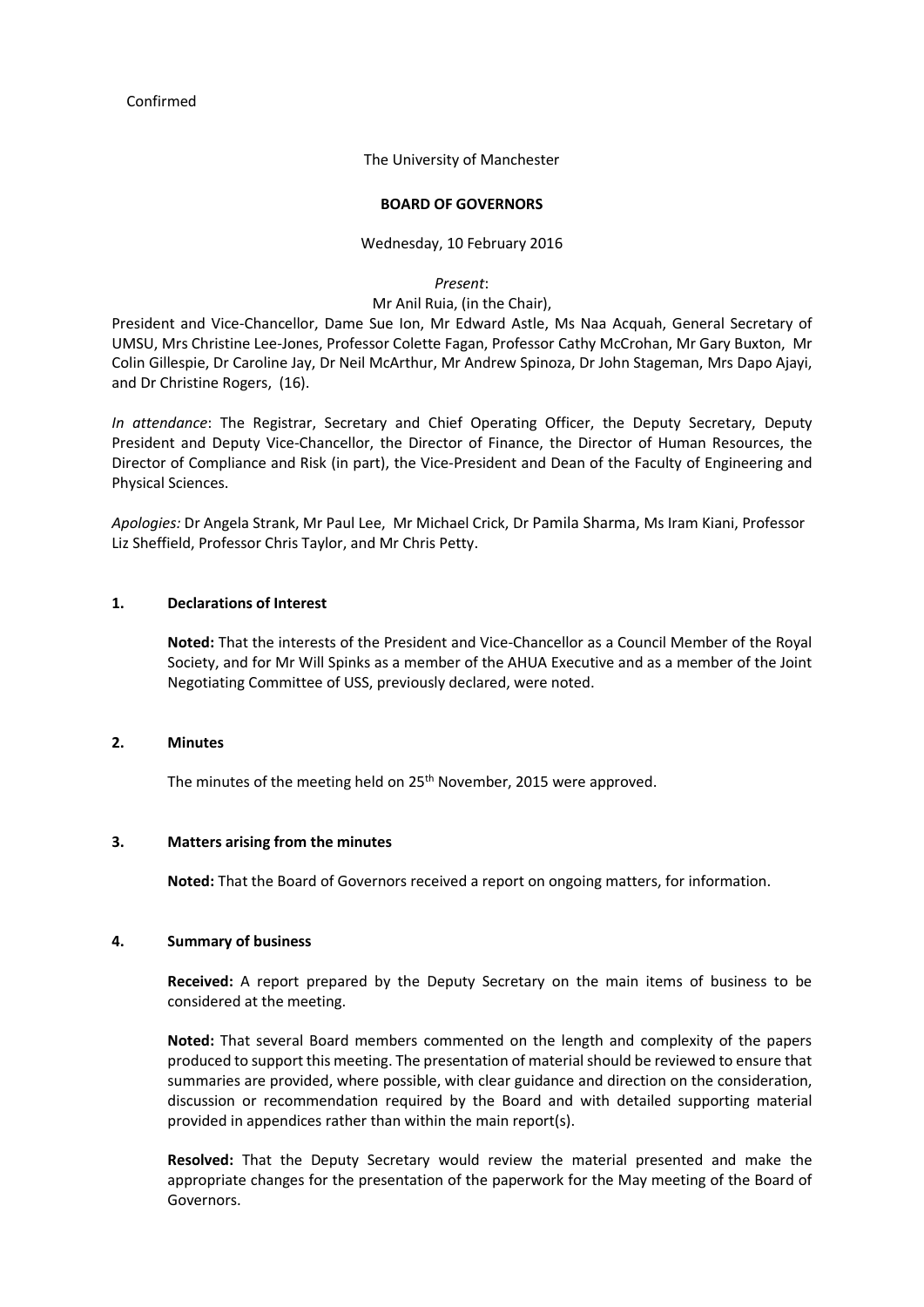## **5. Chair's report**

## **(a) Membership of the Board of Governors**

## **Reported:**

- (1) That Mr Stephen Dauncey, currently Chief Finance Officer for Highways England and a member of the Board of Governors and Chair of the Audit Committee, had been appointed as Director of Finance at the University. He would join the University on 29<sup>th</sup> March 2016 for a handover period before formally taking up the post on 18<sup>th</sup> April 2016.
- (2) That, following the announcement of his appointment, Mr Dauncey resigned from the Board of Governors, with effect from 18<sup>th</sup> January 2016.
- (3) That the membership of the Board's principal committees would be reviewed later in the year. In the meantime, Dame Sue Ion had kindly agreed to take up the role of the Chair of the Audit Committee.

## **(b) Higher Education Funding for 2016-17**

**Reported:** That the Chair of the Board of Governors briefed the Board on the work underway within the Department of Business, Innovation and Skills to produce the annual grant letter. It was anticipated that this would be supplied to HEFCE in early March, allowing HEFCE to prepare their grant letters to institutions for issue in mid April 2016.

### **6. Secretary's report**

# **(a) To receive a report on the process of the appointment of the Chair of the Board of Governors, from 1 September 2016.**

*N.B.* Mr Edward Astle and Dr John Stageman left the meeting for this item.

### **Reported:**

- (1) That, as reported to the last meeting of the governing body, the appointment of the Chair of the Board of Governors is the responsibility of the Board of Governors. The current Chair, Mr Anil Ruia, OBE, will stand down from the Board on 31 August 2016, having served continuously for a period of six years. Statute II of the University Charter states that the Chair shall be appointed by the Board from among the members of the Board who hold membership in Category 2 (lay members).
- (2) That expressions of interest in the role of Chair, from 1 September 2016, were sought from lay members of the Board in Category 2 at the meeting on 25 November 2015. Following individual discussions with the Chair of the Board of Governors and contact with the Registrar, Secretary and Chief Operating Officer, the following lay members had expressed interest in taking up the role as Chair, from 1 September 2016:

Mr Edward Astle Dr John Stageman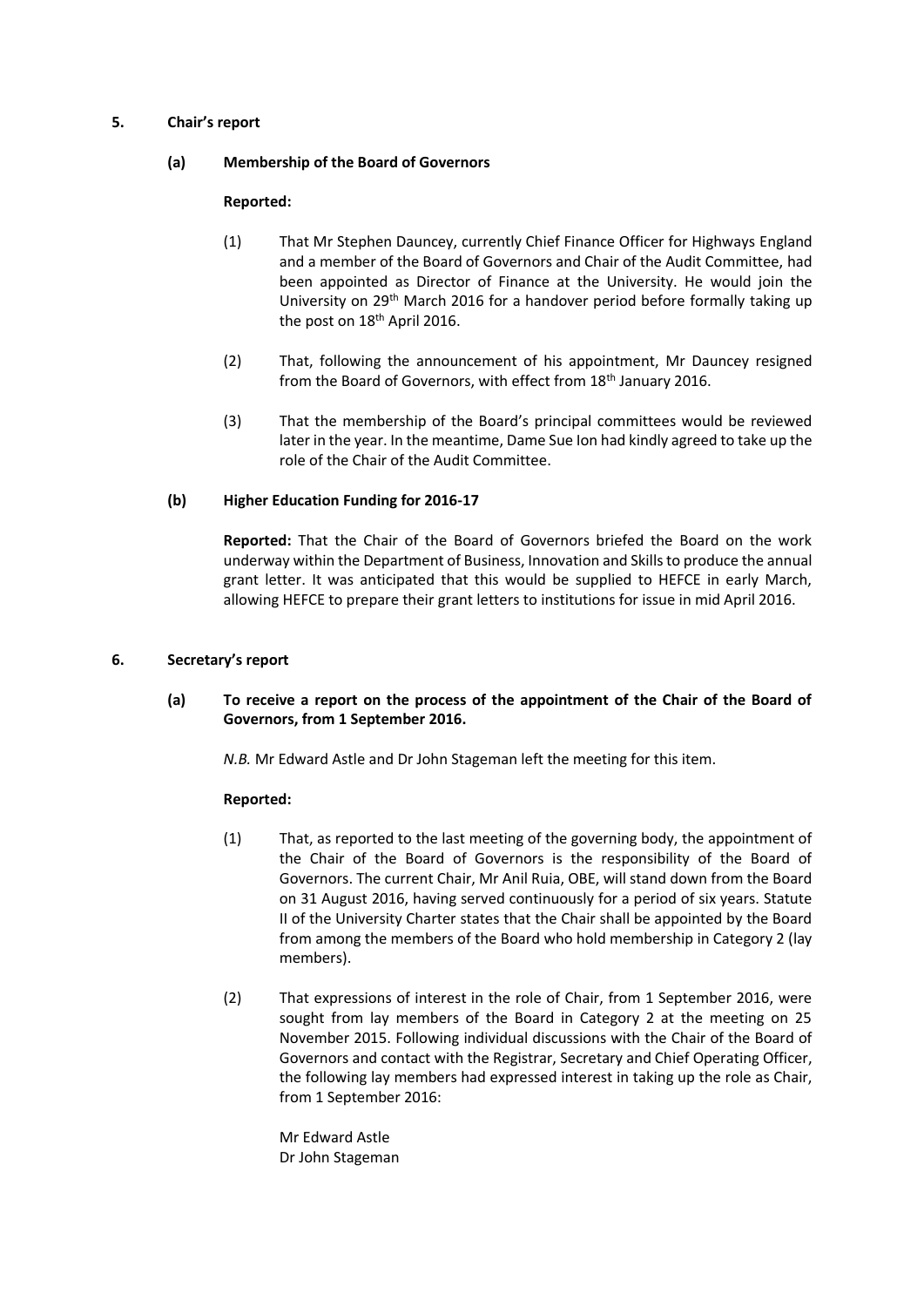- (3) That the Search Committee agreed at the November meeting had been populated and was provided for endorsment. This Committee will review the expressions of interest and, if necessary, determine whether interviews can proceed or whether a new appointment to the Board is required in order to fill the position. As agreed at the last meeting, the Committee should review and revise the role specification for the Chair of the Board of Governors previously circulated.
- (4) That the Search Committee would have the following membership, drawn from the four groups of Board membership:

Four members of the Board in Category 2 (with one identified as Chair) Dame Sue Ion, as Chair Mr Gary Buxton Mr Michael Crick Mr Neil McArthur

A member of the Board in Category 3, members of Senate Professor Colette Fagan

A member of the Board in Category 4, members of staff other than academic or research staff Mrs Pamila Sharma

The panel would also include (as members, unless otherwise identified):

The President and Vice Chancellor (Category 1, *ex officio*) The General Secretary of the Students' Union (Category 1, *ex officio*) The Registrar, Secretary and Chief Operating Officer (as Secretary)

The Pro-Chancellor and Chair of the Nominations Committee would also attend to provide guidance and support to the Committee, but would not hold membership.

- (5) That it was anticipated that the Search Committee would meet on one occasion shortly after this Board meeting. The Committee will, review the role description as part of this process and set an appropriate level of honorarium. It will then assess the expressions of interest and determine whether any external search is required. If an external search is not required, the Search Committee will agree the format of the interviews and any additional information required from the candidates prior to interview.
- (6) That the interviews with the candidates will take place on the afternoon of the final day of the Planning and Accountability Conference (Wednesday, 16 March 2016), with a meeting immediately following to select the next chair. The full Board of Governors will then be asked to endorse the recommendation by email resolution and a full report on the process will be provided to the May meeting.

**Resolved:** That the Board of Governors approved the membership of the Search Committee and the process outlined for the appointment of the next Chair of the governing body.

# **(b) Elections to Senate from 1 September 2016**

**Reported:** That nominations had been requested from the faculties to determine membership of Senate from members of the academic and research staff. As nominations had exceeded the number of places available, ballots would be required to determine membership from the reconstituted Faculty of Biology, Medicine and Health and the Faculty of Humanities. A full report would be provided at the next formal meeting of the Board of Governors.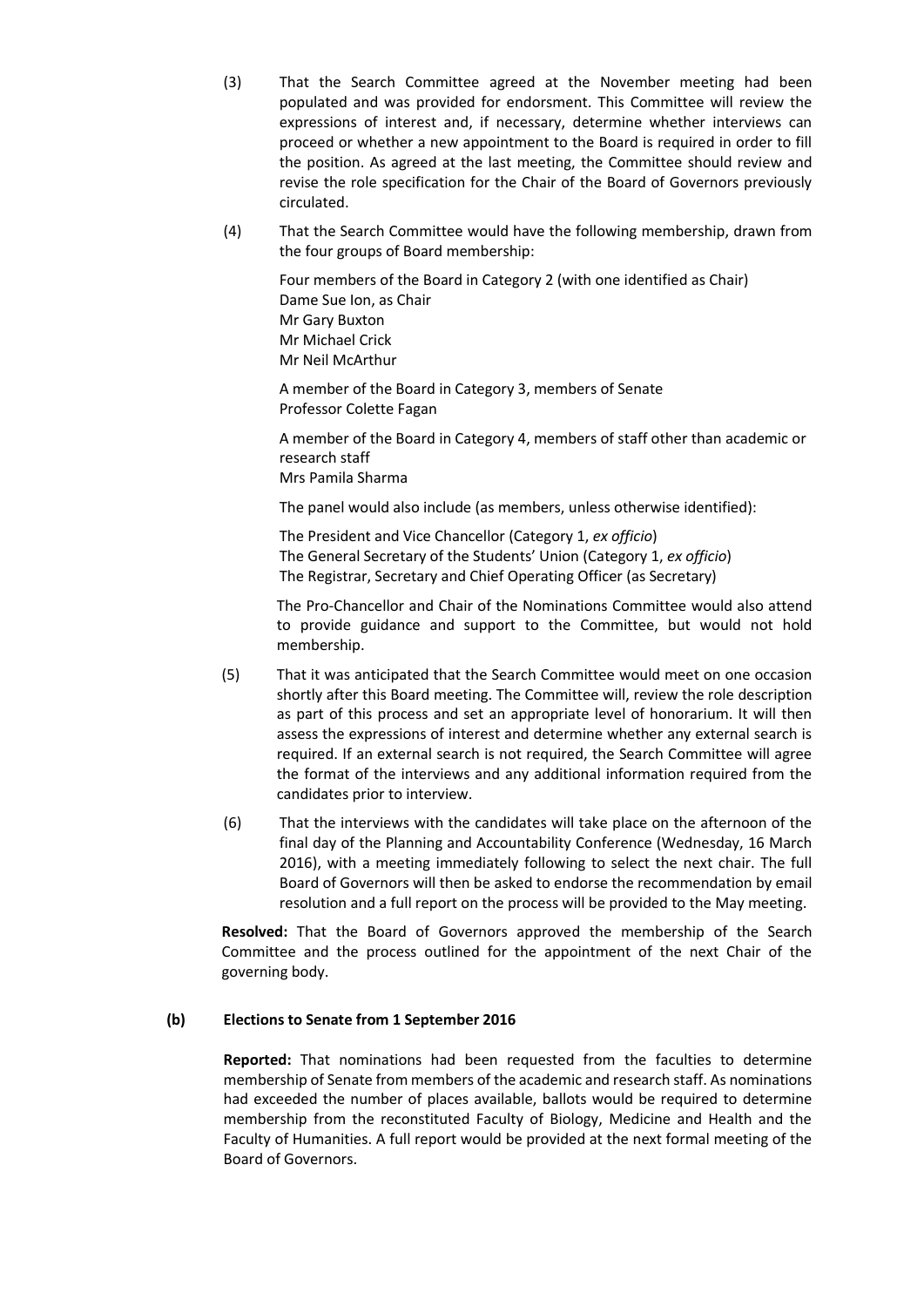### **(c) HEFCE Assurance Review**

Reported: That the HEFCE Assurance Review was held on 26<sup>th</sup> January 2016.

# **Noted:**

- (1) That these high-level HEFCE assurance reviews (HARs), focus on institutions' accountability for the public funding they receive. HEFCE discuss with senior managers and members of governing bodies the institution's processes and supporting evidence for the information and assurances that they provide each year.
- (2) That this was their second cycle of HARs, and had followed broadly the same pattern as in recent years. The main change is that they no longer explore data returns in detail, because they are subject to direct work by HEFCE's data audit team. However, in view of the changing funding environment and HEFCE's new responsibility to protect and promote the collective student interest they explored how these important issues are reflected in University governance processes.
- (3) That during the HAR, HEFCE discussed the changing risk environment arising from external economic conditions and government policies, important sector-wide issues such as the quality and management of institutional data, as well as institution-specific governance and accountability arrangements.
- (4) That the initial feedback received from the Assurance Consultant had been positive. The Consultant had identified the Board's Planning and Accountability Conference as an item of good practice, noted the "light touch" effectiveness review in 2015, the mapping against governance standards and the new CUC Code, and the independent review proposed on the appointment of the new Chair. In terms of Data Assurance, the Consultant noted the assurances that were provided to the Audit Committee by Senior Officers, which supplemented and reinforced the internal audit assessments, and noted that the minutes of the governing body and relevant committees were particularly comprehensive and enabled the tracking of actions and assurances readily. It was suggested that a separate Value for Money report might assist the governors and Committee members in informing the opinion they provide within the Audit Committee's annual report. The Consultant also highlighted the joint meeting of the Audit and Finance Committee, to review the financial statements and the external auditors report. Finally, in terms of housekeeping, the disclosure of trustee (members of the governing body) expenses should be provided as a total figure in the financial statements and the statement of internal control, in the same document, should state that the system of internal control was effective for the year in question.
- (5) That it was anticipated that a full report would be issued by HEFCE within a month of the date of the Assurance Review.

# **7. President and Vice-Chancellor's report**

**(a) The Report of the President and Vice-Chancellor to the Board of Governors**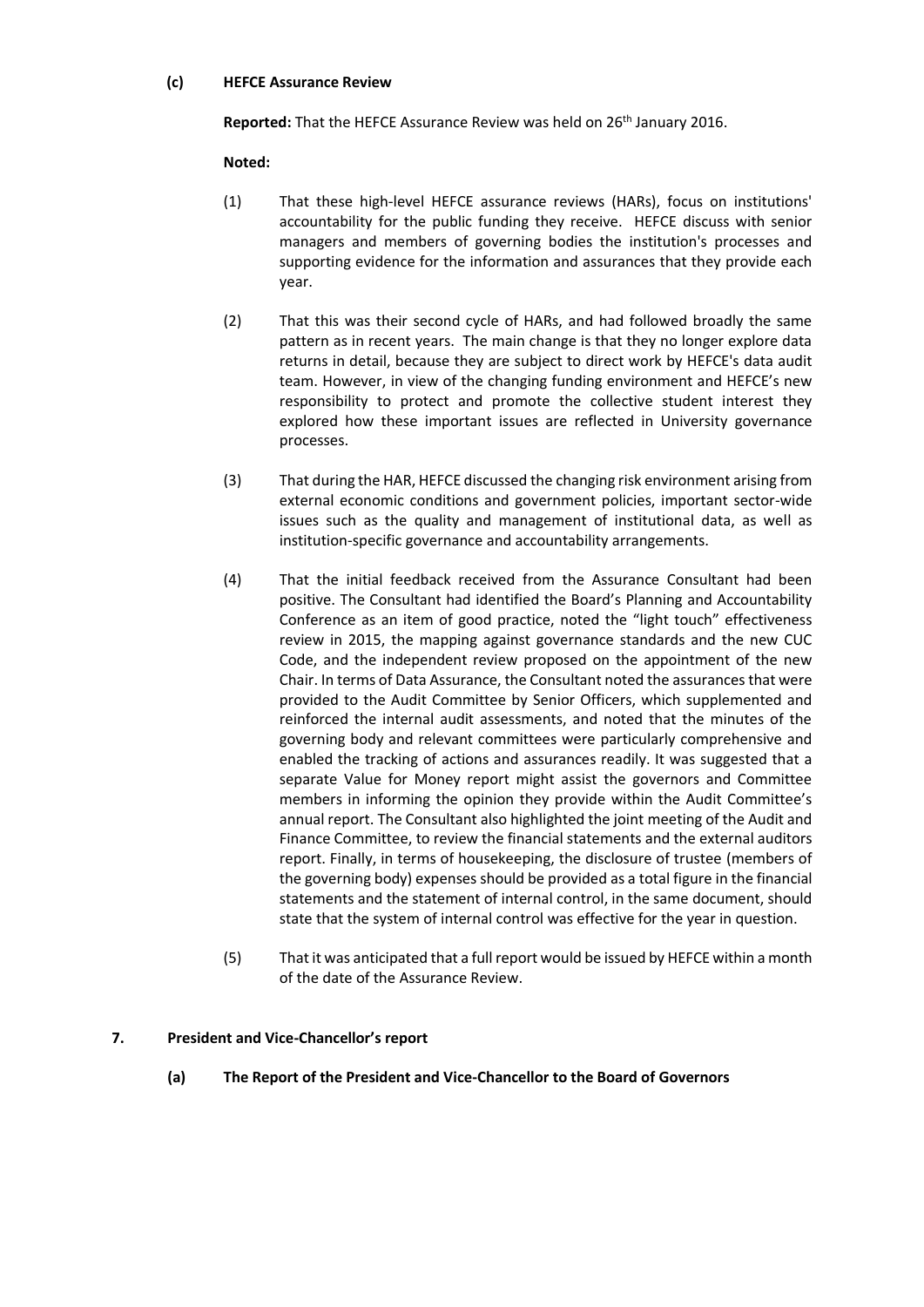- (1) That the outcome of the 2015-16 Comprehensive Spending Review (CSR), together with the Autumn Statement were announced by the Chancellor of the Exchequer, George Osborne, on 25 November 2015.
- (2) That this spending review set out departmental spending for each financial year from 2016/17 to 2019/20. While a challenging financial settlement had been forecast, the outcome for many departments was better than had been anticipated. The positive headlines, included the maintaining of the science research budget in real terms up to 2020/21, though it should be noted that the new £1.5bn Grand Challenges fund (which needs to meet Overseas Development Agency criteria) would be within this envelope so that standard funding remains level.
- (3) That, in addition, there were several positive announcements for Manchester and in support of the Northern Powerhouse, including a £400m Northern Powerhouse investment fund to help small businesses to grow and an underlying message of 'more Greater Manchester Devolution'. The Chancellor also announced £5m for the South Asia Gallery at the Manchester Museum which is being developed in partnership with the British Museum and included a reminder of the spending on the Sir Henry Royce Institute for Advanced Materials in his round-up of science investment. He also announced a new Chair for the Institute, Professor Dame Julia King (Baroness Brown).
- (4) That very little detail was included was contained within the announcement and only on receipt of the grant letter could the University assess the full impact. A preliminary analysis of likely annual impacts on the University from the CSR process had identified the following:
	- 1. Apprenticeship Levy this is a charge of 0.5% of salary costs (£2.8m on our forecast 2017/18 full payroll cost) which is treated as a digital account to be spent on apprentices. If the University is able to utilise this fully to back fill for apprentices already employed then this would have reduced impact. The levy is only available for 2 years from deduction, however, so the University must either use it or lose it.
	- 2. Reduction to HEFCE T grant A figure of £120m reduction by 2019-20 is quoted which is c.9% of the total sum. If this was applied pro rata to the University then the hit could be c. £3m although protection for high cost STEM subjects may mitigate this effect. This is as yet unquantified.
	- 3. Museums and galleries The University receives £1.4m relating to the Museum and £0.7m relating to the Whitworth. These sums may be at risk. So whilst the extreme of these three items is unlikely, if it occurred, the total hit could be c. £8m. There are also likely to be losses from the Student Opportunity fund and disability allowances.
- (5) That on the positive side, there was a commitment to maintain science spending in real terms and capital funding such as a new UKRPIF scheme were also announced. The latter may be challenging as much of the match funding has already been utilised on previous bids and the University would require additional external funds to be able to construct viable submissions.
- (6) That notwithstanding this, the University had already had to absorb a number of cuts. The University must also prepare for likely major external challenges, not least the implications of the Government's Green paper on higher education "Fulfilling our potential: Teaching Excellence, Social Mobility and Student Choice". Accordingly, work continued on generating income and securing efficiency savings so that the University could continue to invest in strategic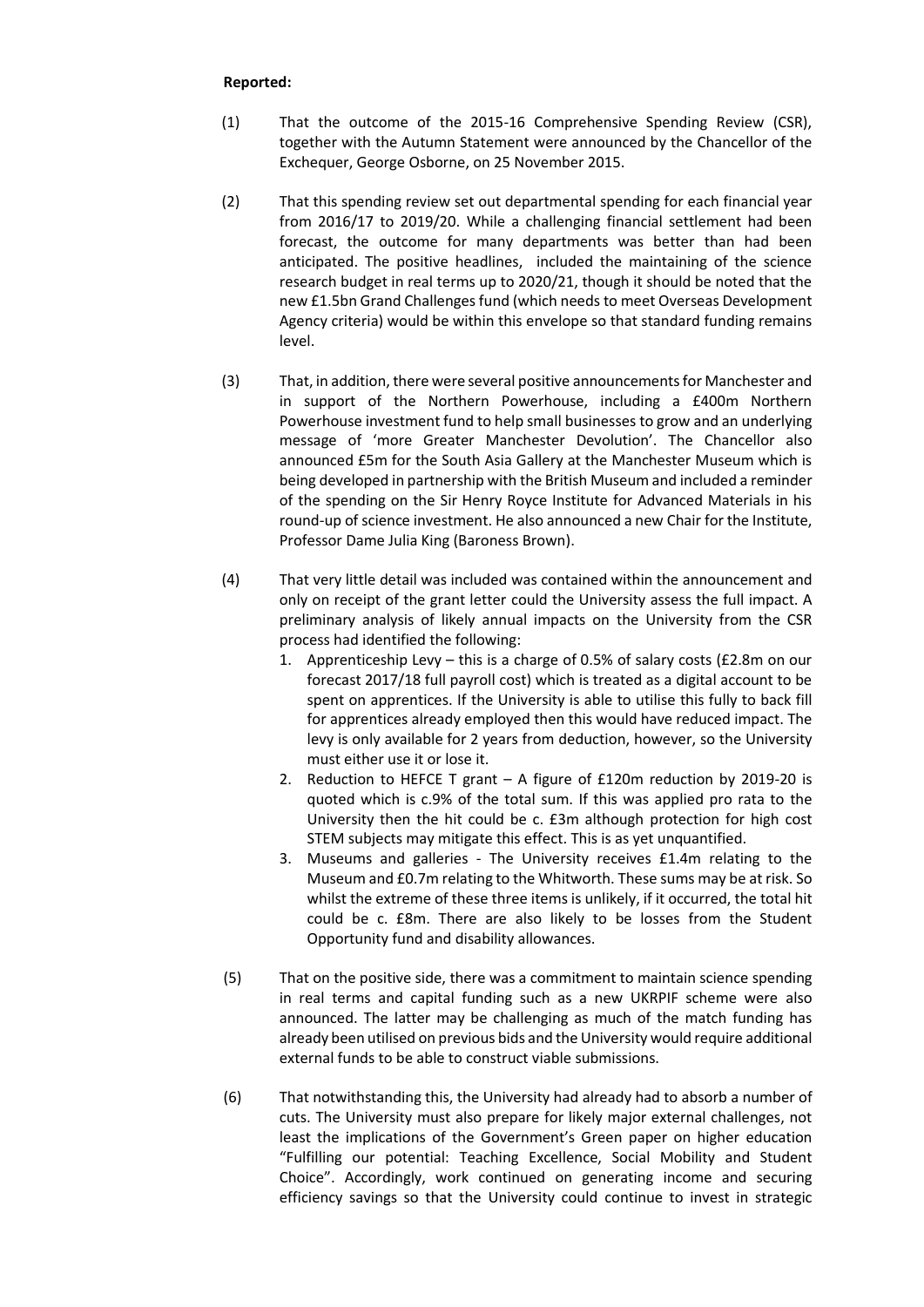priorities in support of its ambition to be a leading global university. Discussions of this and also of embracing the change agenda required to take the University forward would be a focus of the forthcoming Conference.

- (7) That the 2015 round of Annual Performance Reviews (APRs), which was completed in December, had been effective in evaluating performance across the University against the key priorities identified in the strategic plans and operational priorities. Overall the University had made significant progress towards many of the goals and targets described in *Manchester 2020*, the University's Strategic Plan, but it was acknowledged that the University still faced major challenges in some areas to achieve the "step-change" required to meet its ambitions.
- (8) That the APR process forms the basis of the annual *Stock Take Report*, which the President and Vice-Chancellor presents to the Board's Planning and Accountability Conference early in each calendar year and which was included in the papers for this meeting of the Board.
- (9) That reflecting on the discussions in the APRs, the University's overarching priority in 2016/17 will be to make progress towards *Manchester 2020*, including a required step change in performance in a number of areas. The details are currently being refined through consultation, but the priority areas encompass:
	- accelerating progress towards our research targets through implementation of the refreshed research strategy
	- improving key areas of teaching performance
	- delivering a focused, distinctive and effective social responsibility programme
	- creating the financial headroom to invest in our future ambitions, through identifying sources of additional funding, efficiencies and areas for strategic investment
	- increasing efficiency and effectiveness in University processes and procedures through simplification and standardisation.

Identifying these does not mean that other objectives are not important; indeed the need to continue to deliver compliance requirements and stable financial performance was paramount.

- (10) That these priorities had been subject to discussion at the 'Heads' meeting (which includes all Heads of School, Directorates and equivalent units within the University). It was envisaged that these priority areas will be the subject of detailed discussion at the forthcoming Conference, the themes for which will be 'embracing change in support of our ambitions' and international perspective.
- (11) That for 2015 entry, the University had exceeded full time undergraduate targets for both undergraduate home/EU and international students. The total number of undergraduates increased by more than 700 students compared to the previous year. This is after three years of gradual growth following the low recruitment in 2012 when the new fee regime was introduced. The University had also exceeded full time postgraduate taught targets for both home/EU and international students on taught programmes by c 300. Targets for home/EU students were met, aided by a positive response to HEFCE's initiative making over 150 £10,000 bursaries available to students from under-represented groups. Registrations of research postgraduate students (PGR) were slightly lower than home/EU and international targets. In the case of PGR students they continue to register through the cycle, so it was more difficult to provide an accurate indication of student numbers.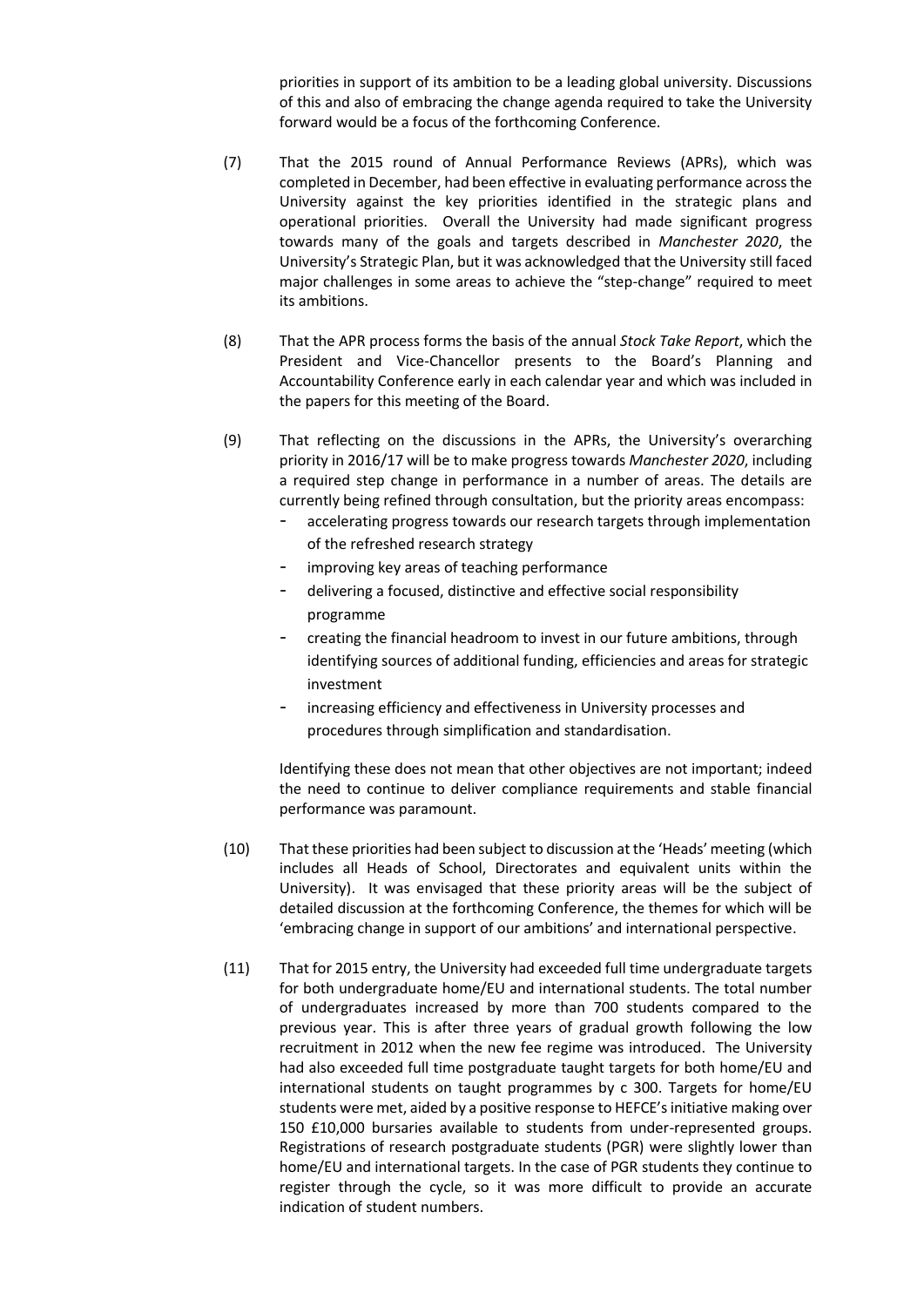- (12) That attention was focused on recruitment for the 2016 intake, which was likely to be as challenging with increasing competition for the most qualified A level students. The Intake Management Group (IMG) will be meeting regularly through the cycle to consider how best to ensure the University achieves student recruitment targets in 2016 with a focus upon attracting students of the highest quality.
- (13) That the President and Vice-Chancellor provided a summary of the National Student Survey and the Postgraduate Taught Experience Survey in her last report. The University is also engaged in the Postgraduate Research Experience Survey (PRES). This is a service offered by the Higher Education Academy (HEA) allowing UK HEIs to collect feedback from their postgraduate researchers (PGRs) in a comprehensive manner in order to target, design and evaluate work to enhance the experience of PGs on research programmes. A total of 2,237 PGRs from all Faculties and Schools at our University completed the survey, representing 50% of the eligible population. This compares to a national and Russell Group (RG) average completion rate of 40% and 40.5%, respectively. A national drop in 2015 PRES response rates was observed across all UK HEIs compared to those achieved in 2013 (the University response rate in 2013 was 55%) which may indicate a national survey fatigue amongst PGR students.
- (14) That relative to the RG benchmark *Progression* was the most positive measure for the University's 2015 PRES data. Furthermore, the most positive statements returned by the University's PGRs as compared to the RG benchmark related to policies and progression. Taken together, the data provide circumstantial evidence for the positive impact of the continuing development and adoption of eProg by the University as a system to monitor progression of all PGRs.
- (15) That relative to the RG benchmark, the lowest satisfaction measure for the University was *Research culture.* Overall, with two exceptions, *Research Culture* and *Professional Development*, the University's overall mean scores for measures used in PRES 2015 were located within the top two quartiles of the RG benchmark. Furthermore**,** at 85% overall satisfaction, the University was 2% above the mean RG score for this measure. Whilst this was good, an aspiring world-leading research institution should really expect to fall into the elite upper quartile right across the board. There were clear areas of concern - at the level of institution, Faculty and School – which require improvement.
- (16) That the President and Vice-Chancellor had previously reported that all of the staff on the Redeployment Register have either been redeployed to other roles or have accepted voluntary severance. In addition, the target reduction in jobs in IT Services had been achieved through voluntary severance. The University continues to have constructive relations with the campus trades unions on matters relating to the future arrangements in relation to the Redeployment Register. As a result, they have accepted the proposals and are not moving forward with industrial action. All changes involving staff undertaken by the University were given very serious and careful consideration. The President and Vice-Chancellor reiterated that the University is and will continue to be committed to first exploring opportunities through redeployment and voluntary severance for the avoidance of compulsory redundancies.
- (17) That the President and Vice-Chancellor updated the Board on the ongoing implementation of the Review of Life Sciences and Cognate Disciplines. The Implementation Group were determining structures for Grade 6 and 7 staff within the newly established Faculty of Biology, Medicine and Health and, once finalised, would begin to consider the population of roles below Grade 6.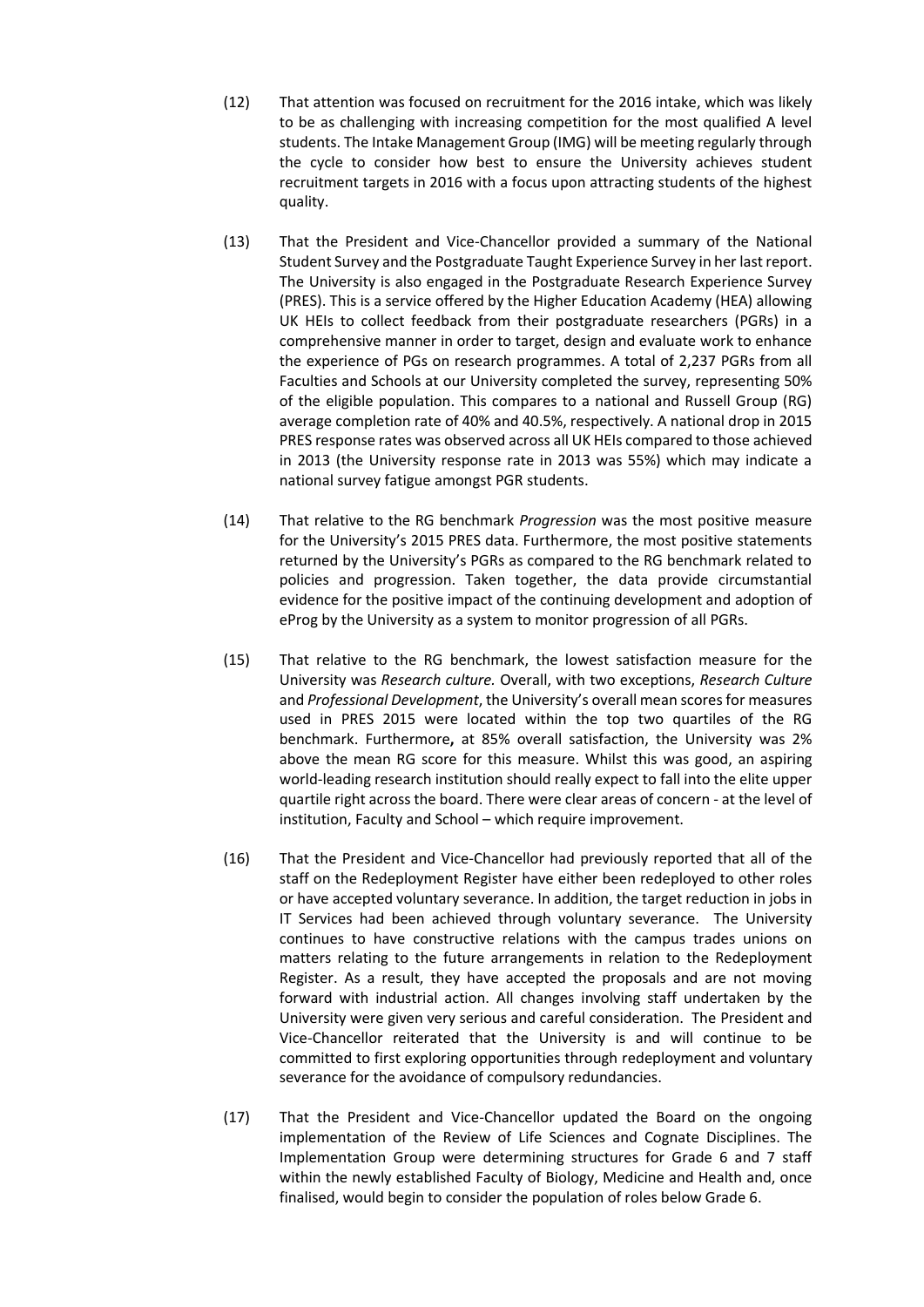(18) That the President and Vice-Chancellor provide updates on the recruitment of the new Director of Finance and the Director of Development and Alumni Relations. As previously announced, Gerry Pennell has resigned from his position as Director of IT with effect from 31 March 2016 and would be leaving the University of Manchester. As a consequence, an interim Director of IT has been recruited and Adrian Ridpath will join the University on 15 February. Gerry will then work alongside Adrian for a period of handover before his departure. Adrian is an experienced interim IT Director, who has worked at three other Universities, JISC and JANET as well as in public sector organisations. The process of recruitment to the permanent Director of IT position was now underway.

## **Noted:**

- (1) That the Board discussed the Planning and Accountability Conference and the agenda proposed. The agenda had been designed in order to ensure that more of the available time was dedicated to consider future performance, whilst preserving the time available to the Vice-Presidents and Deans, the Vice-Presidents and the Registrar, Secretary and Chief Operating Officer, to review performance and future strategy with the Board in their respective areas.
- (2) That the Board reflected on the results of the PGR survey, and the concerns expressed in relation to research culture. In responding, the Vice-President and Dean of the Faculty of Engineering and Physical Sciences indicated that while this was a concern it was a variable position across faculties and disciplines and might reflect the academic pressure that students feel in pursuing their research.
- (3) That the Board appreciated the constraints on funding in the cultural institutions, noting that the Art Gallery and Museum were not elitist or distant organisations but were accessible and played an important community role. Simply absorbing cuts would be difficult in these areas. In relation to the Whitworth, the association with the University was not always emphasised in some of its external promotion, although the association was clear within the Gallery itself.
- (4) That the Board considered the likely changes to the UK Research Partnership Investment Fund (UKRPIF). Funding will be allocated on the basis that HEIs have secured external funding in a ratio of 2:1. This means that, for every pound from UKRPIF, there should be an additional £2 invested from non-government sources. HEFCE expect co-investors to be sharing risk in the success of the proposed research development. Loans from private sources and funding from the public sector will not qualify as co-investment. While the University had been successful recently, funding any additional large science project would be challenging.
- (5) That the General Secretary of the Students' Union asked about impact of the government decision to withdraw bursaries for nursing students. Under the new system, from September 2017, these students will be treated like most other undergraduates in England and will pay tuition fees of up to £9,000, which will be covered by loans administered through the Student Loans Company, and will no longer be eligible for grants. Instead, they will need to take out loans to cover the entire cost of their maintenance. However, these loans, which are means-tested, would increase the amount available to students. As with other graduates, they would begin repayment of the loans once they start earning more than £21,000 per year. How this might affect the future recruitment position was therefore hard to judge, however, further details would follow the consultation on the details of the new scheme.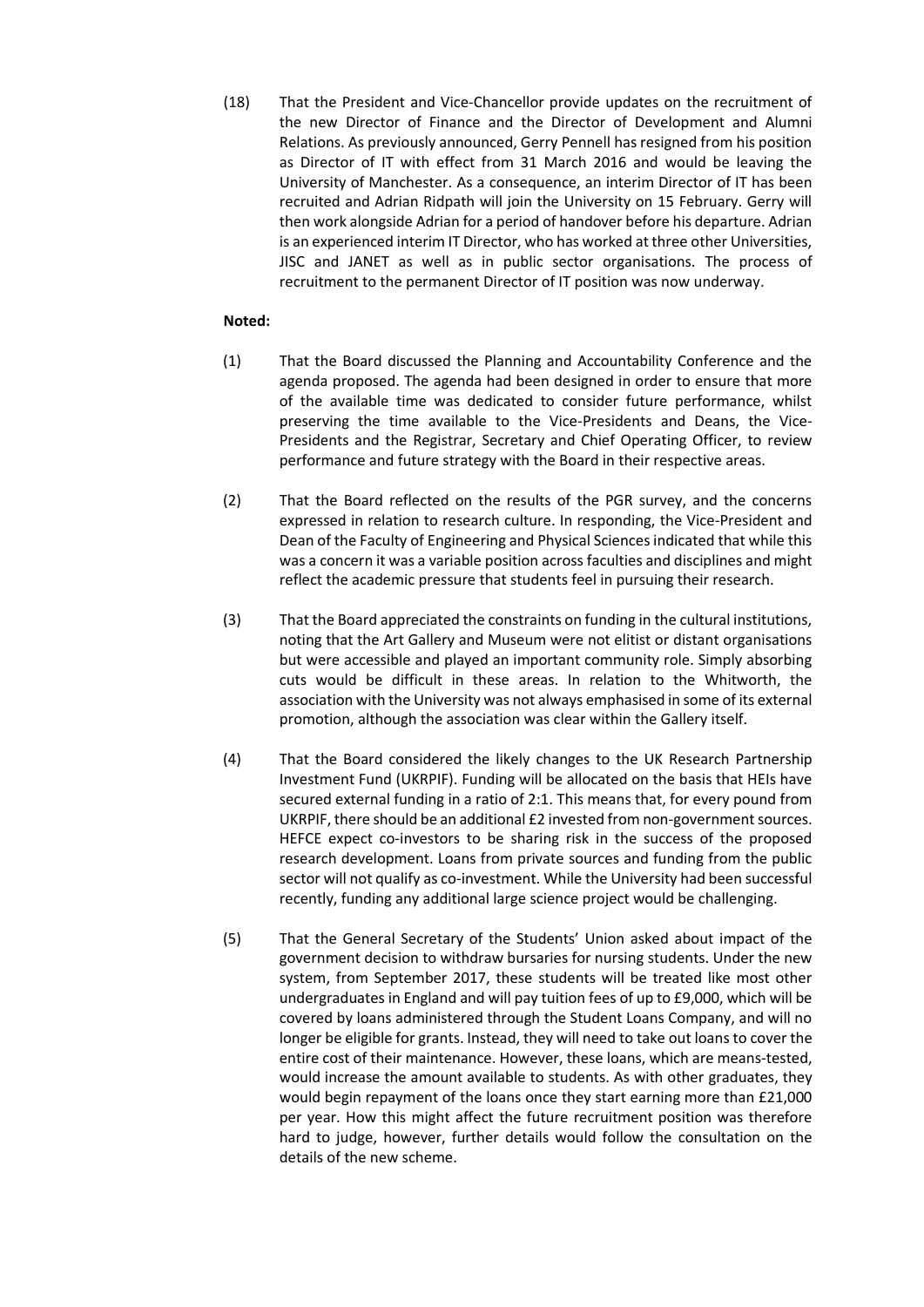(6) That the Board discussed IT Services and the resignation of the Director of IT. In responding the Registrar, Secretary and Chief Operating Officer reported that there was no change in IT Strategy as a result of the change in leadership in this area. The Interim Director would be expected to continue to lead the agreed approach alongside the ongoing implementation of the IT structure that will support it.

# **(b) Report from the Director of Finance**

**Reported:** That the Director of Finance provided a brief update on the implementation of the new Statement of Recommended Accounting Practice (SORP) and the revaluation of fixed assets, including heritage assets that was taking place as part of this process.

## **(c) Report from the Director of Compliance and Risk**

**Received:** The Q3 Accident Statistics, from 2015 were presented to the Board.

## **(d) Exercise of Delegations**

### **Reported:**

- (1) That, acting on behalf of Senate and the Board of Governors, and on the recommendation of the relevant Head of School and Dean of the Faculty, the President and Vice-Chancellor awarded the title of emeritus/emerita professor to:
	- Professor Patricia Duncker, School of Arts, Languages & Cultures, with effect from 1<sup>st</sup> September 2015
	- Professor Michael Luger, Alliance Manchester Business School, with effect from 1<sup>st</sup> January 2016
	- Professor George Brooke, School of Arts, Languages & Cultures, with effect from 1<sup>st</sup> February 2016
	- Professor Henry Kitchener, Institute of Cancer Sciences, with effect from 1 st April 2016
	- Professor Asif Qureshi, School of Law, with effect from 1st September 2015
	- Professor Mel Ainscow, School of Environment, Education and Development, with effect from 1st January 2016

# **(2) Seal Orders**

Pursuant to General Regulation VII.4, the Common Seal of the University has been affixed to instruments recorded in entries 1622 to 1641:

| <b>Seal Orders</b>                                                                                            |
|---------------------------------------------------------------------------------------------------------------|
| 1622. Biomedical Research Building Professional Appointment Contract between the University of Manchester     |
| and Hawkins Brown Architects LLP (2 copies)                                                                   |
| 1623. Legal charge relating to property known as Land Adjoining Sudlow Farmhouse, Sudlow Lane, Tabley         |
| Estate, Knutsford, Cheshire between Benjamin Michael Barry and Jennifer Louise Barry and the University of    |
| Manchester (2 copies)                                                                                         |
| 1624. Deed of Covenant relating to property known as Land Adjoining Sudlow Farmhouse, Sudlow Lane, Tabley,    |
| Knutsford, Cheshire WA16 0TN Tabley Estate between Benjamin Michael Barry and Jennifer Louise Barry and       |
| the University of Manchester (2 copies)                                                                       |
| 1625. Contract documents between the University of Manchester and Ardmac Performance Contracting Ltd for      |
| the post completion works, MCRC (2 copies)                                                                    |
| 1626. Amended and restated Shareholders' Agreement relating to Microbiosensor Limited                         |
| $(1 \text{ copy})$                                                                                            |
| 1627. Fallowfield Residential Development – Deed of Variation to North West Construction Hub Contract for     |
| the provision of Engineering and Professional Consultancy Services for Project Management between the         |
| University of Manchester and Turner & Townsend Project Management Limited (2 copies)                          |
| 1628. Deed of Variation relating to a Lease of Units 9,10 11 and 12 Thorncliffe House and Land to the rear of |
| Units 9,10,11 and 12 Thorncliffe House between the University of Manchester (Landlord) and Martin McColl      |
| Limited (Tenant) (1 copy)                                                                                     |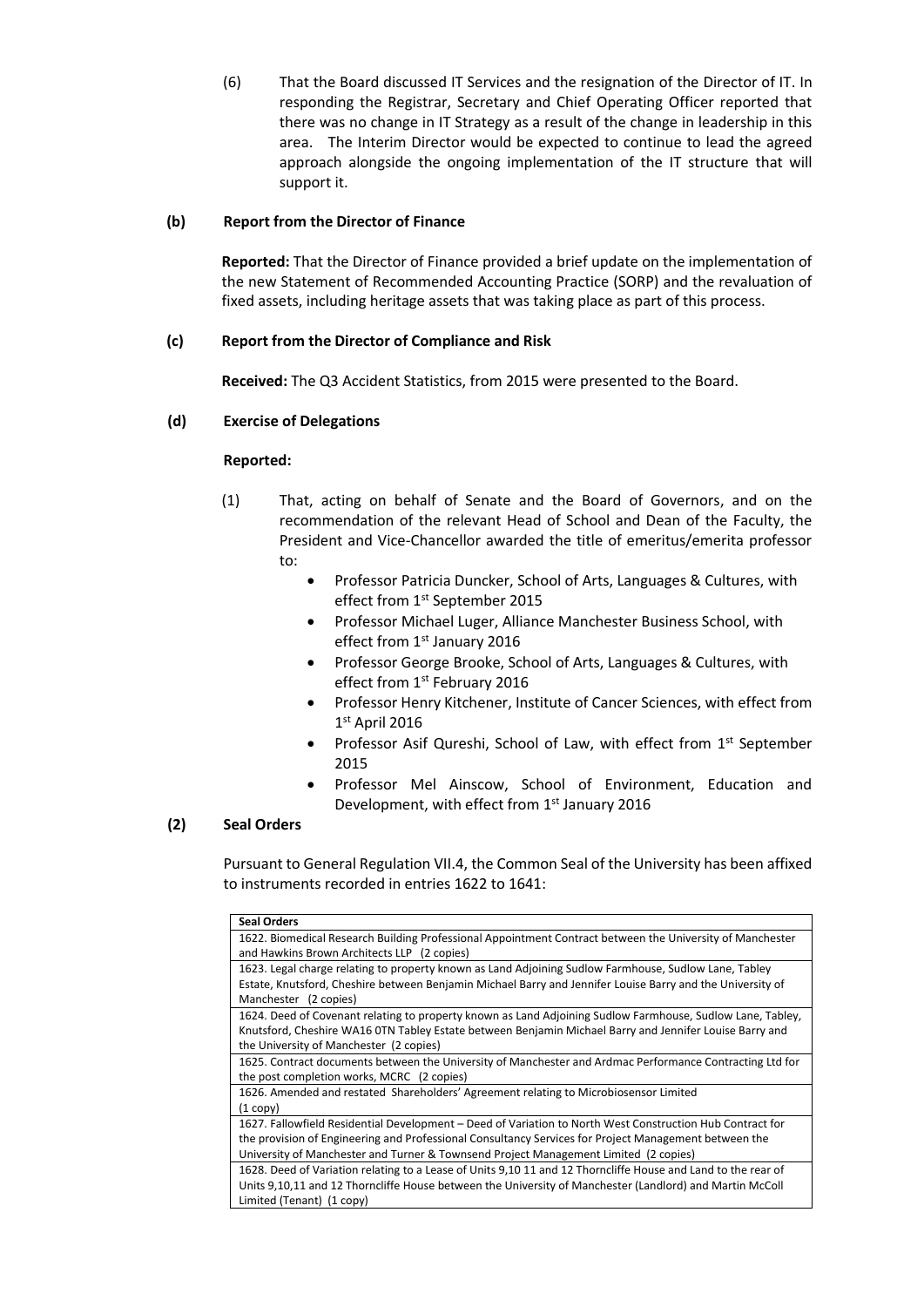| 1629. Lease of Unit 5 Lapwing Centre, Hagley Road, Salford between David Jebreel and Gila Jebreel (landlord)   |
|----------------------------------------------------------------------------------------------------------------|
| and the University of Manchester (Tenant) (2 copies)                                                           |
| 1630. Deed of Guarantee between Laxey Worldwide Limited and the University of Manchester (2 copies)            |
| 1631. Sub-contractor's Collateral Warranty to Employer relating to Manchester Cancer Research Centre           |
| situated on land bounded by Wilmslow Road, Cotton Lane and Kinnaird road at the Christie Hospital between      |
| Pochin Construction Limited, the University of Manchester and MW High Tech Projects Limited (3 copies)         |
| 1632. Collateral Warranty document for the curtain walling system for the Star Pavilion Project (Jodrell Bank) |
| between Aire Valley Architectural Aluminium Limited, the University of Manchester and Manchester and           |
| Cheshire Construction Company Limited (3 copies)                                                               |
| 1633. SKA 2 Headquarters, Jodrell Bank Pre-construction Services Agreement between the University of           |
| Manchester and Sir Robert McAlpine Limited (2 copies)                                                          |
| 1634. Alliance Manchester Business School - Bridge Demolition Works Preliminary Development Agreement          |
| Deed of Variation between The University of Manchester, Bruntwood 2000 Fourth Properties Limited and           |
| Bruntwood Limited (3 copies)                                                                                   |
| 1635. Manchester Engineering Campus Development Pre-Construction Service Agreement between the                 |
| University of Manchester and Balfour Beatty Construction Limited (2 copies)                                    |
| 1636. Collateral Warranty between the University of Manchester and Manchester and Cheshire Construction        |
| Company Limited and Eric Johnson of Northwich Ltd (3 copies)                                                   |
| 1637. Contract between the University of Manchester and Manchester and Cheshire Construction Company           |
| Limited for the Café extension at Jodrell Bank (2 copies)                                                      |
| 1638. Deed of Variation to North West Construction Hub Contract for the provision of Engineering and           |
| Professional Consultancy Services for Project Management between the University of Manchester and Arcadis      |
| LLP (2 copies)                                                                                                 |
| 1639. Graphene Engineering Innovation Centre, North West Construction Hub Contract for the provision of        |
| Engineering and Professional Consultancy Services between the University of Manchester and E C Harris LLP (2)  |
| copies)                                                                                                        |
| 1640. Deed of Appointment of Settlement dated 20 November 1996 relating to Sugden Sports Trust between         |
| the Manchester Metropolitan University and the University of Manchester and David Worrall (1 copy)             |
| 1641. Samuel Alexander Building LTM and Space Rationalisation Works Building Contract between the              |
| University of Manchester and Manchester and Cheshire Construction Company Limited (2 copies)                   |
|                                                                                                                |

#### **8. Stock-take Report**

**Received:** The annual stock-take report ahead of its consideration and appraisal within the Conference programme.

**Reported:** This report should be read in conjunction with the proposed agenda for the Conference, which was provided separately to the Board.

**Noted:** That the Report promoted a discussion on the league table position of the University and the emphasis given to different measures within their compilation. The University had been monitoring this closely over recent years. It was reviewing the data returns for certain measures to ensure all relevant information was appropriately captured and had made great efforts to improve student satisfaction. However, improvements in other measures might not be desirable. For example, retention could be improved if the commitment to the Foundation Year was withdrawn, with significant implications for widening participation. Similarly, measures of degree attainment could be improved simply by lowering academic standards. Nonetheless, all elements were being considered in order to determine where outliers appear and to prompt more accurate data capture, where necessary.

**Resolved:** That the reports themes and conclusions would be examined further within the Planning and Accountability Conference agenda.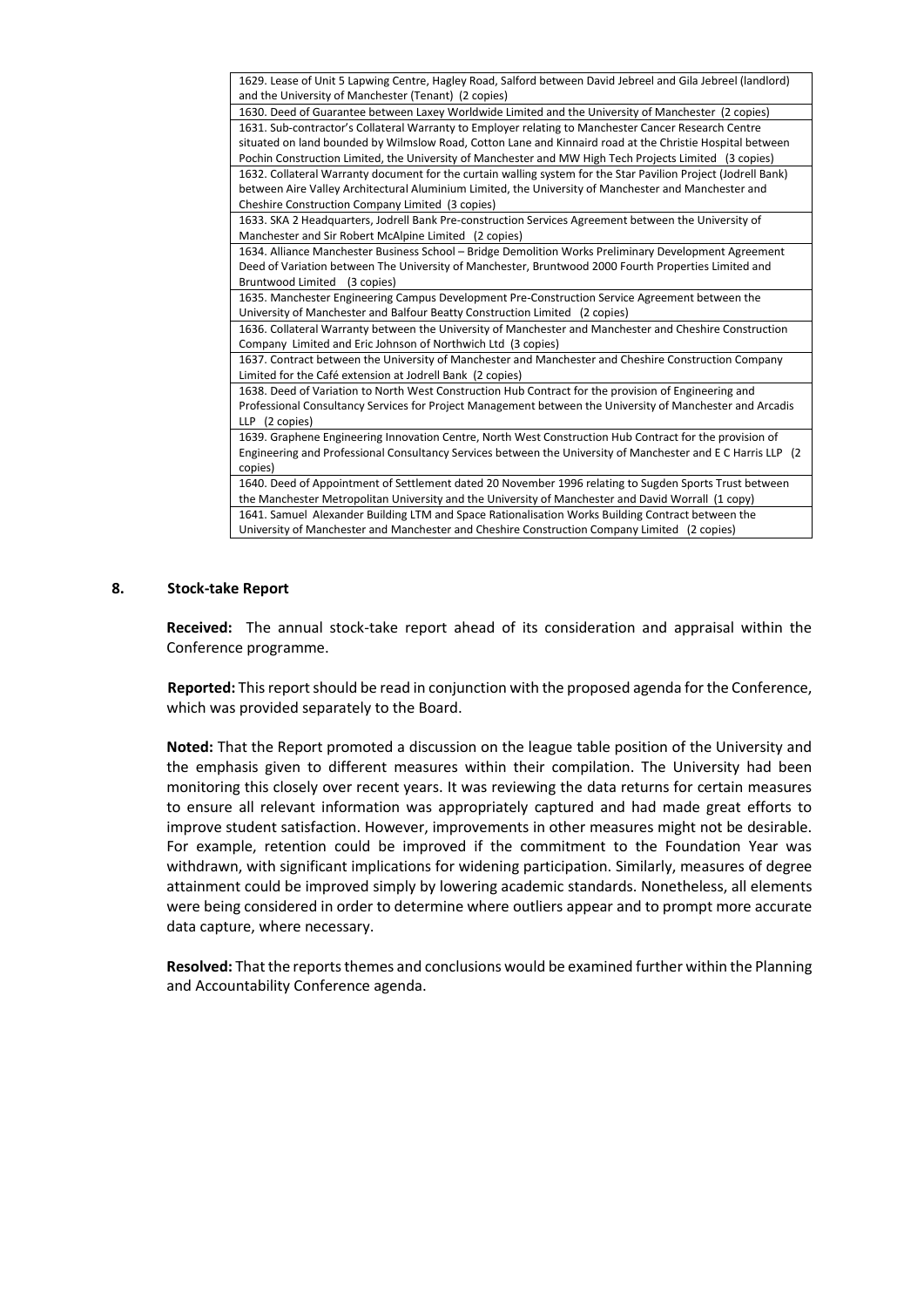## **9. Report on Equality and Diversity**

**Received:** A Report and supporting presentation from Professor James Thompson, Vice-President for Social Responsibility and Mr Patrick Johnson, Head of Equality and Diversity.

# **Reported:**

- (1) That an annual report in this form was proposed previously at the Board's Strategic Briefing on Equality and Diversity, held in June 2015, and is line with the expectations concerning Equality and Diversity reporting in the CUC Code of Governance. This requires that the governing body receive an annual equality report detailing work done by the institution during the year, identifying the achievement of agreed objectives, and summarising data on equality and diversity that institutions are required to produce.
- (2) That the Report has been considered by the University's HR Sub-Committee and had been discussed at the meeting of the Planning and Resources Committee held on 9<sup>th</sup> February 2016.
- (3) That the Report was prepared by Professor James Thomson (Vice-President for Social Responsibility), Naa Acquah (General Secretary of the Students' Union), Patrick Johnson (Head of Equality and Diversity) and by members of the Equality and Diversity team.
- (4) That the Equality Act (2010) places a general duty on all public sector organisations to have due regard to the need to eliminate discrimination, victimisation and harassment, advance equality of opportunity between people who share a protected characteristic and to foster good relations. The duty covers age, disability, gender reassignment, marriage and civil partnership (in relation to employment), pregnancy and maternity, race, religion or belief, sex and sexual orientation. Consideration of these 'protected characteristics' must be given in relation to employment, education and service provision. As a Higher Education Institution (HEI) the University had specific duties that required it to publish equality information on an annual basis (31st January) and review and publish specific and measurable equality objectives every 4 years. The University published its equality objectives in 2012 and these are currently being reviewed and will be published in April 2016.
- (5) That in common with all higher education institutions Manchester has a lack of Women and BME staff in senior positions at the University. There was,, however, evidence of positive change taking place. In 2015, for the first time more women were promoted than men at every level. There has been a steady increase in the number of female academics at senior lecturer and above since 2012 but the overall figures are still low. Over the last three years the University had seen a good gender balance between males and females at a senior level (grades 8 and 9) in the Professional Support Services.
- (6) That in contrast to female staff, the University had seen no real change in the last three years in the number of BME staff at a senior level. In the last three years the number of BME Senior Lecturers/Readers increased from 80 to 91 but there was no change in Professors. The University had seen a positive movement in the number of BME staff at grade 7, from 26 to 42 in the last three years.

# **Noted:**

(1) That alongside the Report, the Board received additional information on performance against the sector. The University was performing at a similar level to comparable institutions, and while it was recognised that the sector was not performing well on the whole the University of Manchester approach and efforts in this area had been commended and recognised externally as good practice.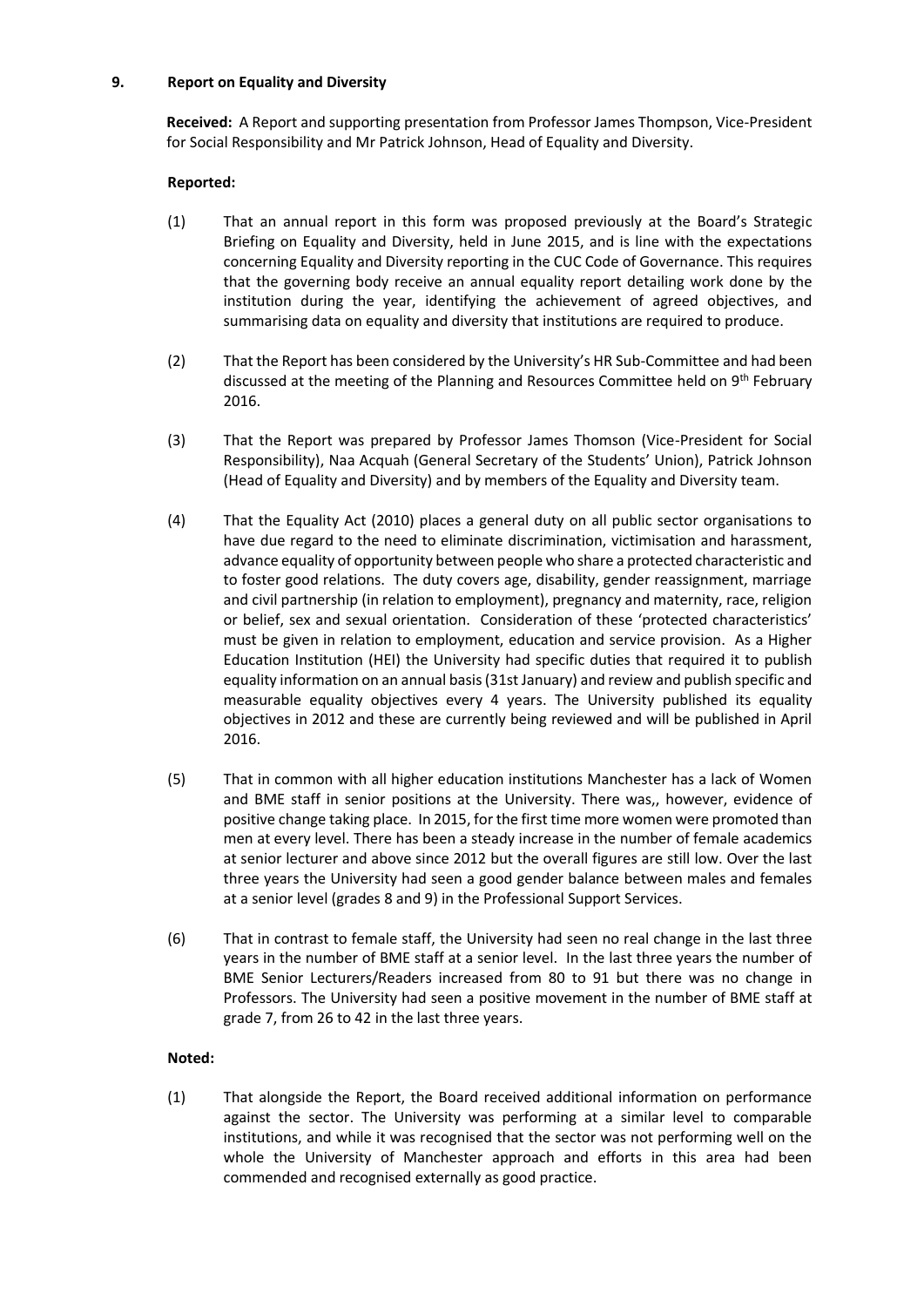(2) That the Board recognised that achieving change in this area would be incremental and influenced by institutional patterns of recruitment and retention and by individual promotional considerations. There were some notable areas of focus for the team, including feedback from disabled staff within the staff survey and the issue of differential student outcomes which required further analysis. It was also acknowledged that intersectionality issues required further consideration, e.g. the small number of BME women in senior roles. A key challenge, particularly in terms of promotions, was the encouragement support and mentoring that was offered within Schools. In respect of recruitment, for recent appointments the search firms used by the University were being challenged to ensure that a wide range of candidates was brought forward.

## **10. The Prevent Duty and Monitoring Framework**

**Received:** A paper from the Director of Compliance and Risk, Dr David Barker on the Prevent Duty, including details of the way in which compliance will be monitored by HEFCE.

## **Reported:**

- (1) That under the 2015 Counter Terrorism and Security Act ("the Act"), the University is defined as a "specified body" subject to the terms of the Act. Those terms are laid out in statutory Duty Guidance that was issued to the sector in September 2015, whereby this University falls under the guidance as a "Relevant Higher Education Body".
- (2) That HEFCE have been appointed by the Secretary of State as the monitoring body for compliance with the Act. In that role, HEFCE issued details of the "Monitoring framework for the higher education sector" in November. Under this framework a preliminary selfassessment was due with HEFCE by 22nd January 2016 (already submitted by the University), to be followed by "Detailed material including data returns" by 1st April 2016 and an "Annual Report from the governing body" by 1st December 2016.

### **Noted:**

- (1) That the University had been closely engaged with HEFCE in relation to the implementation of the Monitoring Framework, noting that the information provided to the Board at this meeting would form the more detailed submission to HEFCE in April 2016.
- (2) That in relation to the Risk Assessment, the issue of IT monitoring was identified as medium level, recognising the challenge this University and many others were facing in controlling and monitoring access at an appropriate level.
- (3) That the University had worked closely with regional Prevent leads and had, over time, worked hard to ensure that it had the appropriate processes in place to deliver its obligations under the Prevent Duty. Further work would be undertaken to refine the standard operating procedure in relation to sensitive speakers in order to ensure that the control arrangements agreed for any such event were appropriate in the circumstances and addressed obligations effectively.
- (4) That in relation to the Students' Union, and in common with other universities, there had been some opposition to the Prevent agenda at student office levels. However, the University would seek to continue to engage constructively with the Union on this in order to ensure that it continued to fulfil its responsibilities.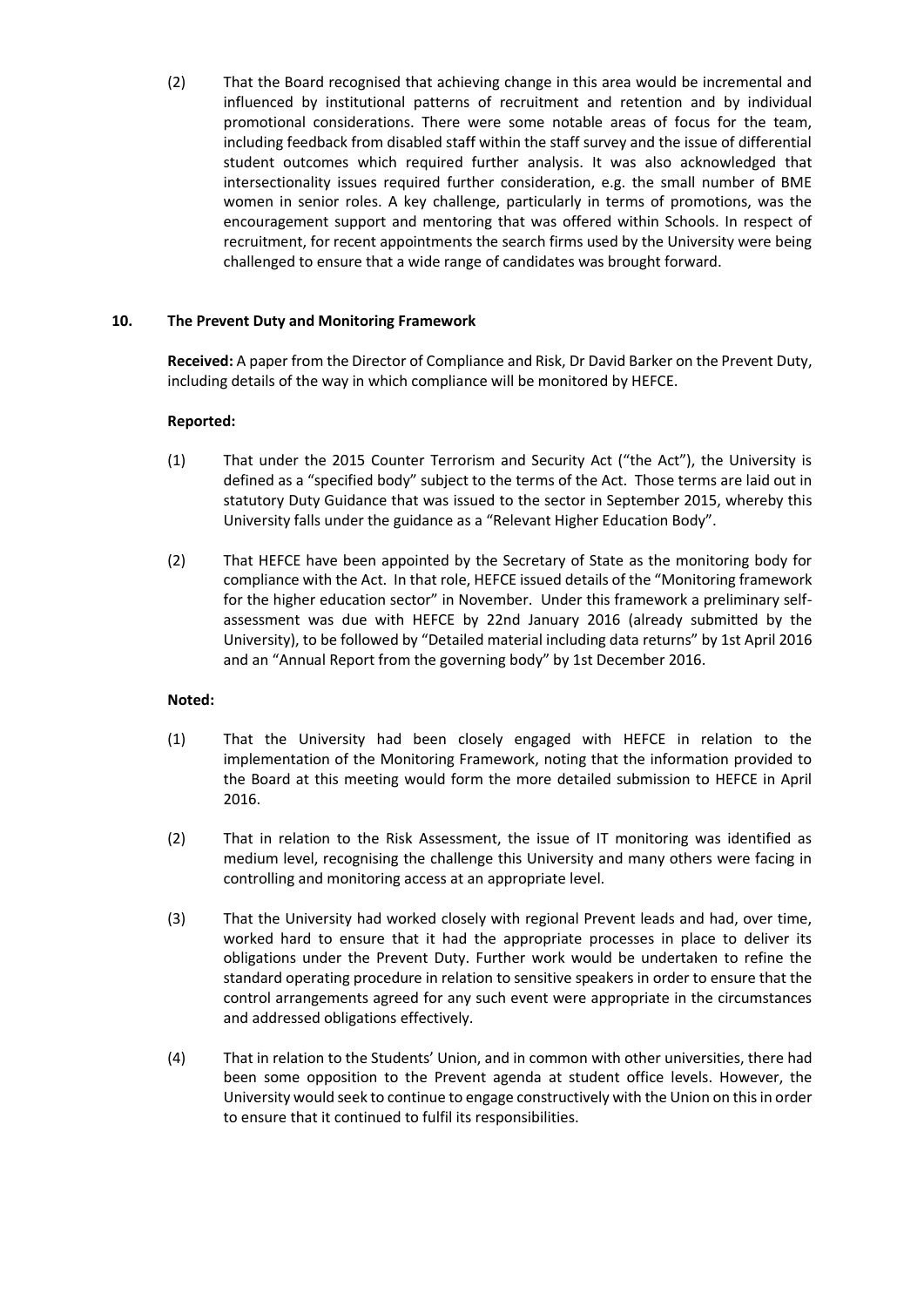### **11. Board committee reports**

### **(a) Audit Committee**

*N.B.* The Deputy President and Deputy Vice-Chancellor, the Director of Finance, the Director of Human Resources and the Vice-President and Dean of Engineering and Physical Sciences left the room for this item.

**Received:** The summary report and minutes of the meeting of the Committee held on 26 January 2016.

- (1) That the Committee was provided with details of two matters that had been raised under Public Interest Disclosure Procedures.
- (2) That the Committee received a report on the HEFCE Assurance Review, which took place on 26<sup>th</sup> January 2016.
- (3) That there is a formal requirement that the TRAC Return is also approved through a Committee of the Board for the Institution. One of the key messages to take from the return is that the University needs to deliver a significant surplus in each year order to fund reinvestment and that only the teaching of international students more than recovers costs. As in previous years, it was also clear that the University did not recover indirect costs at a sufficiently strong level, and efforts were continuing to improve this. The TRAC Team were following up on this to promote the inclusion of Principal Investigator (PI) time and to improve recovery rates.
- (4) That the internal auditors had completed six substantive reviews in the period. These were the Review of Software Asset Management, the Review of Destinations of Leavers from Higher Education (DLHE) Return, the UUK Accommodation Code of Practice - University Owned Halls of Residence, the UUK Accommodation Code of Practice - Privately Owned Halls of Residence - Denmark Road Hall and Victoria Hall, the Review of Endowments Project (Phase 2) and the Review of the Financial Regulations. Of these, the review of Software Asset Management identified significant opportunities to improve the effectiveness of the system of internal control and governance and significant opportunities to improve the efficiency / economy of the system of internal control.
- (5) That under the Report of the Internal Control Accountant, the Committee received a report on a recently identified incident, within the School of Materials in the Faculty of Engineering and Physical Sciences. The University was taking all necessary steps to investigate this case, in line with established practice and in full compliance with our reporting obligations (the appropriate disclosure to HEFCE was being prepared). This investigation would seek to identify and close any weaknesses in the University's financial control environment. A full report would, on completion, be submitted to the Audit Committee.
- (6) That the Committee received the revised Financial Regulations and Financial Procedures, on reference from Finance Committee. The Audit Committee's made several comments on the Regulations and Procedures and referred these to the Finance Committee.
- (7) That the Committee considered the risk map and register for the University and the underpinning registers for the four faculties and for the professional support services. The Committee welcomed the inclusion of the narrative section and the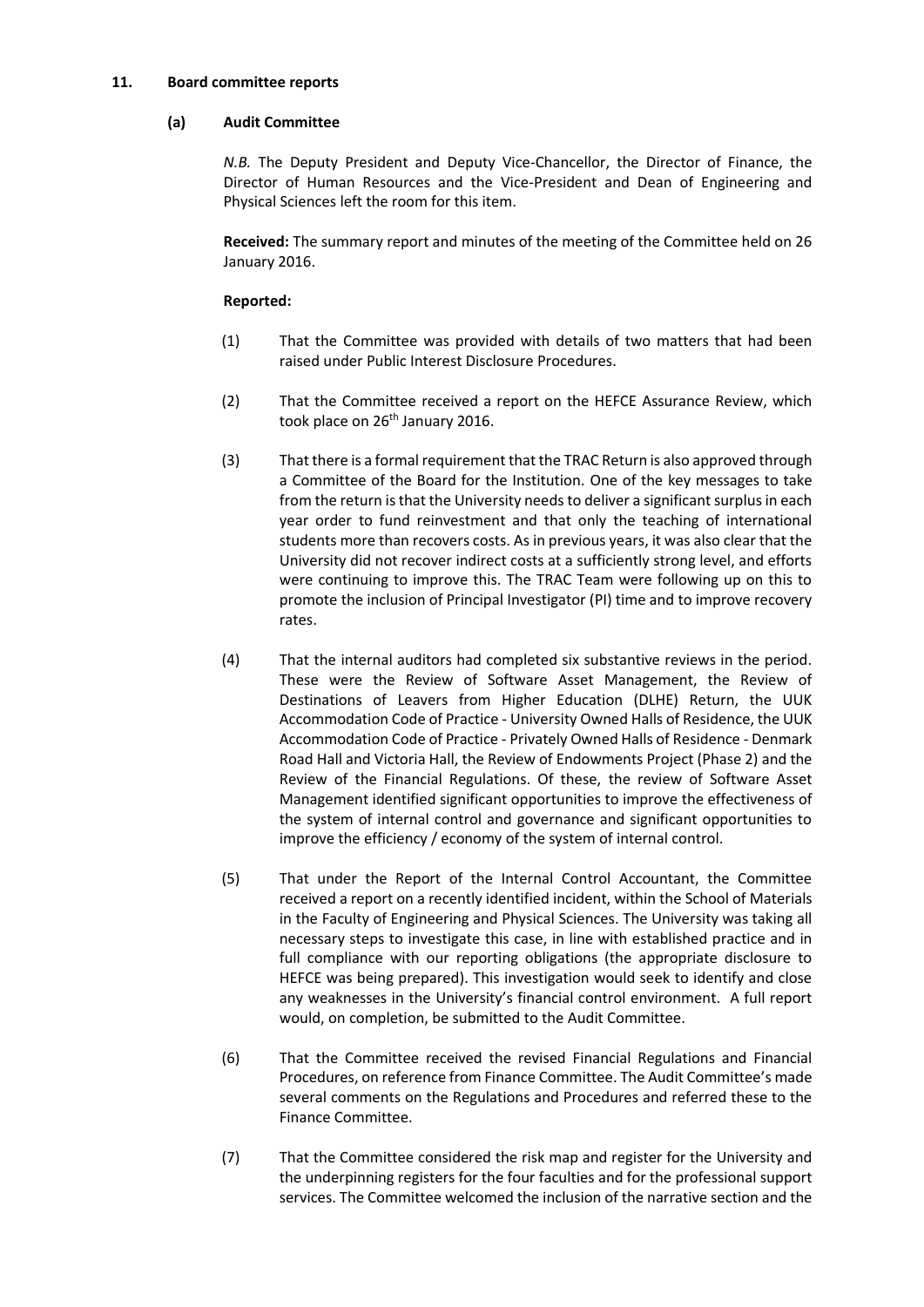presentation of the key risks and references to actions within the University to control, limit and mitigate. The Committee then considered two areas of risk in greater detail, International Recruitment and the Estates Masterplan, with presentations and supplementary information from lead officers within the University.

# **Noted:**

- (1) That the Board of Governors reviewed the file note prepared in relation to the whistleblowing allegation which included references to the Deputy President and Deputy Vice-Chancellor in relation to external companies and the confirmation it provided that the interest had been declared through the appropriate process, both to the University and the Chair of the Board and relevant Committees. In addition, the University had sought to manage the conflict effectively by removing the Deputy President and Deputy Vice-Chancellor from all relevant decision-making processes.
- (2) That the Board reflected on the TRAC results, noting the continuing work within the University to recover costs fully and in relation to the issue of unfunded research time.

# **(b) Finance Committee**

**Received:** The summary report and minutes of the meeting of the Committee held on 25 January 2016.

- (1) That the Finance Committee received an update on the capital programme and noted the progress that had been made. Two projects had been completed since the last meeting – Alan Turing, PSI – Bluestone Facility and Simon Building Improvement Project. The Dean of EPS is fully supportive of the new Engineering campus project (MECD) and the proposed new way of working in relation to workplace design. There are estimated potential overspends on the Coupland 3 Refurbishment and the Main Library Refurbishment/Extension projects and these two projects were due to be part of a discussion at Capital Planning Sub Committee on 26 January. There are concerns with the Kilburn Building Refurbishment project due to a piece of equipment that belongs to a third party. Negotiations are taking place regarding the piece of equipment however, no further work can take place in the Kilburn Building until these are successfully concluded.
- (2) That the Finance Committee received a report on the potential impact of construction inflation on the Campus Masterplan budgets. Inflation up to 2014/15 and indicative inflation from 2014/15 are significantly exceeding the inflation in the plan. A number of projects are likely to be adversely affected and the impact on these projects is currently being reviewed. Finance Committee noted the report.
- (3) That the Finance Committee noted updates on the University financial reporting tool, the 2015/16 forecast, the annual financial planning and budgeting project. It also noted the review of whether the University needs MBS Worldwide to stay as a separate subsidiary, an update North West E-Health and the review of the University's international payroll obligations in different overseas tax jurisdictions.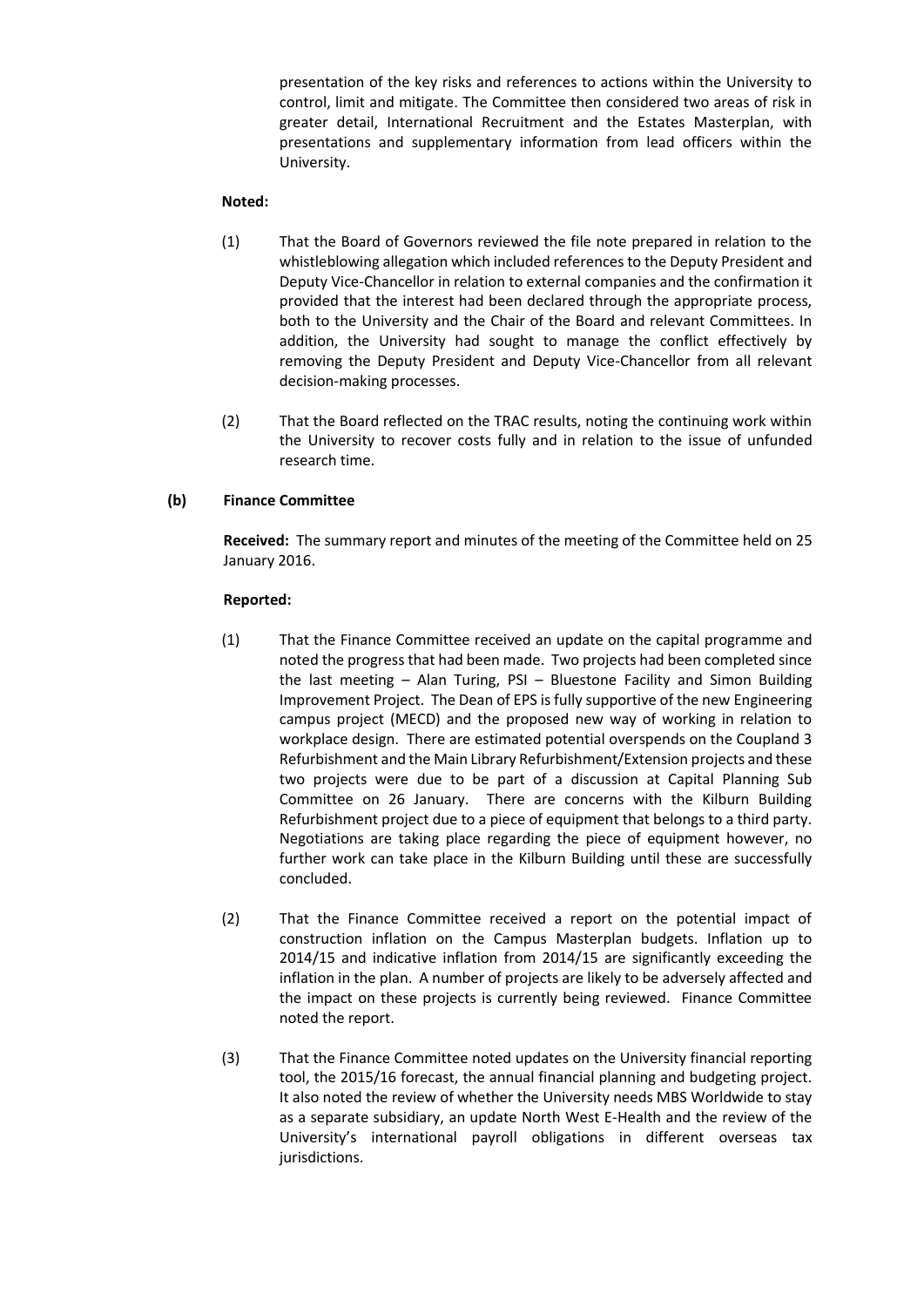- (4) That the Finance Committee noted the management accounts for December 2015:
	- The underlying surplus as at the end of December was £7.5m, £8.3m favourable to budget, which includes £3.1m ERVS costs. This is £3.0m lower than the prior year surplus of £10.5m.
	- When the impact of the new SORP is factored in, the surplus as at the end of December is £39.0m, £11.0m favourable to budget. The SORP related variances, £2.7m favourable, are capital grant income which is £3.4m favourable to budget and loss on investments which is £0.6m adverse to budget.
	- Cumulative income was £422.1m, £6.4m adverse to budget and £35.5m (9.2%) higher than prior year;
	- Research income was £103.4m, £10.3m adverse to budget and £9.6m (10.2%) higher than prior year;
	- Pay costs were £216.0m, £4.5m favourable to budget and £12.2m higher (6.0%) than prior year;
	- Non-pay costs were £136.3m, £12.6m favourable to budget and £5.8m (4.4%) higher than prior year;
	- Cash balances stood at £484.2m which represents an increase of £28.2m on the prior year. This comprises free funds of £410.6m (£52.1m higher than prior year) and earmarked funds of £73.6m (£23.9m lower than prior year);
	- Investment performance continues to be volatile. From July to November 2015, the investment portfolio value has decreased by £0.9m but within that, for November 2015 only, there was an increase of £2.5m in the market value of investments;
	- Research performance by school this showed that, across the Faculties, awards were down but applications were up. There have been some delays in timing of awards issued by the Research Councils. EPS income to date is particularly low compared with budget and is being investigated.
- (5) That Finance Committee noted the forecast for 2015/16 as at November 2015:
	- Net forecast contribution is £72.1m which is £4.6m lower than budget. This includes SORP related amounts of £43.9m, most of which is due to £44.2m of capital grant income;
	- The £4.6m adverse variance breaks down as £3.9m adverse capital income variances, £0.7m favourable one-off variances and £1.4m adverse business as usual variances;
	- Excluding the impact of the SORP, the underlying forecast contribution is £28.0m which is £0.7m lower than budget.
- (6) That the Finance Committee received an update on progress to date in respect of restructuring the University's endowments. The new process will give assurance to Finance Committee, and ultimately to the Board as trustees, that funds are being managed appropriately. There will be a process to budget for and approve expenditure, and annual reporting to both Finance Committee and the Board. Finance Sub Committee will report to Finance Committee who, in turn, will report to the Board as trustees. This reporting line delivers independent scrutiny from Finance Committee. Finance Committee approved the methodology on how to deal with endowment funds that was recommended by the Endowment Restructure Project Group and approved the Group's four recommendations for overview governance and post restructure management. Finance Committee noted the six proposals from the Group which they will test in the faculties with the senior leadership teams.
- (6) That the Finance Committee noted the assumptions that are proposed to be used for pay and pensions in the 2016/17 budget and five year plan.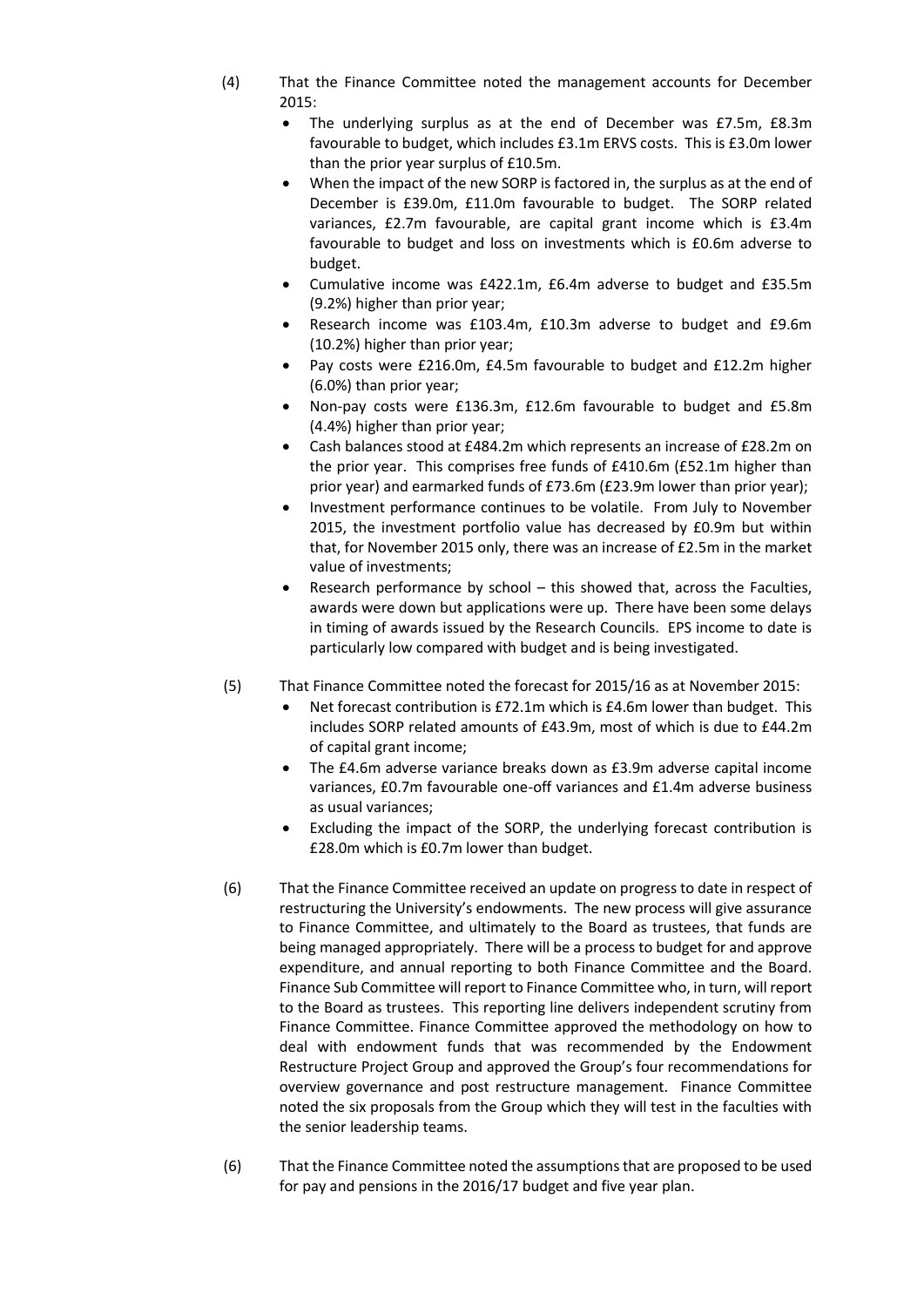- (7) That the Finance Committee received two presentations from investment managers – the first from Natixis Global Asset Management and Harris and the second from Investec Asset Management.
- (8) That the Finance Committee received a verbal update from Professor Colin Bailey, Deputy President and Deputy Vice-Chancellor, on the status of sponsor and partner agreements underpinning the Royce Institute project.

**Noted:** That the Board recognised the inflationary pressure that was being placed on major projects, both in terms of the costs of raw materials and the capacity within the industry to respond to rising demands which was increasing delivery costs. The University was undertaking additional value and design engineering, as appropriate to ensure costs were adequately controlled.

# **(c) Remuneration Committee (reserved item)**

*N.B.* The President and Vice-Chancellor, the Director of Finance, the Vice-President and Dean of Engineering and Physical Sciences, and the General Secretary of the Students' Union left the meeting for this item.

**Received:** The summary report and minutes from the meeting held on 6 January 2016.

**Redacted – restricted information** 

## **(d) Staffing Committee**

**Received:** The summary report and minutes from the meeting held on 2 February 2016.

### **Reported:**

- (1) That the President and Vice-Chancellor presented a report on proposed headcount reduction in the number of Professional Support Services (PSS) staff at Grade 6 and Grade 7 moving into the PSS structure in the new Faculty of Biology, Medicine and Health. The proposal in the Report was in support of the need to restructure the PSS for the new Faculty. In bringing the PSS structures for the two Faculties together it was envisaged that this will offer scope for securing efficiencies, whilst maintaining effectiveness.
- (2) That it was proposed to establish a voluntary severance scheme in relation to the grade 7 and grade 6 PSS roles, as outlined in the Report. This scheme will be equivalent to that offered previously by the University and will be targeted to deliver the proposed reductions in numbers set out below. If necessary, this will be followed with a compulsory redundancy scheme should the required level of reductions not be achieved. This will be in line with the approach recently agreed in principle with the campus trade unions. The University is aware of its legal obligations to undertake meaningful consultations with the recognised campus trade unions in line with its requirement under Section 188 of the Trade Union Labour Relations (Consolidation) Act 1992 (TULRCA) and the requirement to consult with individuals. The University is committed to meeting with the campus trade unions as soon as appropriate after the Staffing Committee has met in order to begin the process of formal consultation.
- (3) That the current FMHS and FLS staff identified as "at risk", amounted to 298, while it was envisaged that 270 baseline funded posts were required in the new structure. This equates to a proposed reduction of 28 posts (20 at grade 7 and 8 at grade 6), although this could rise slightly through the process.

### **Noted:**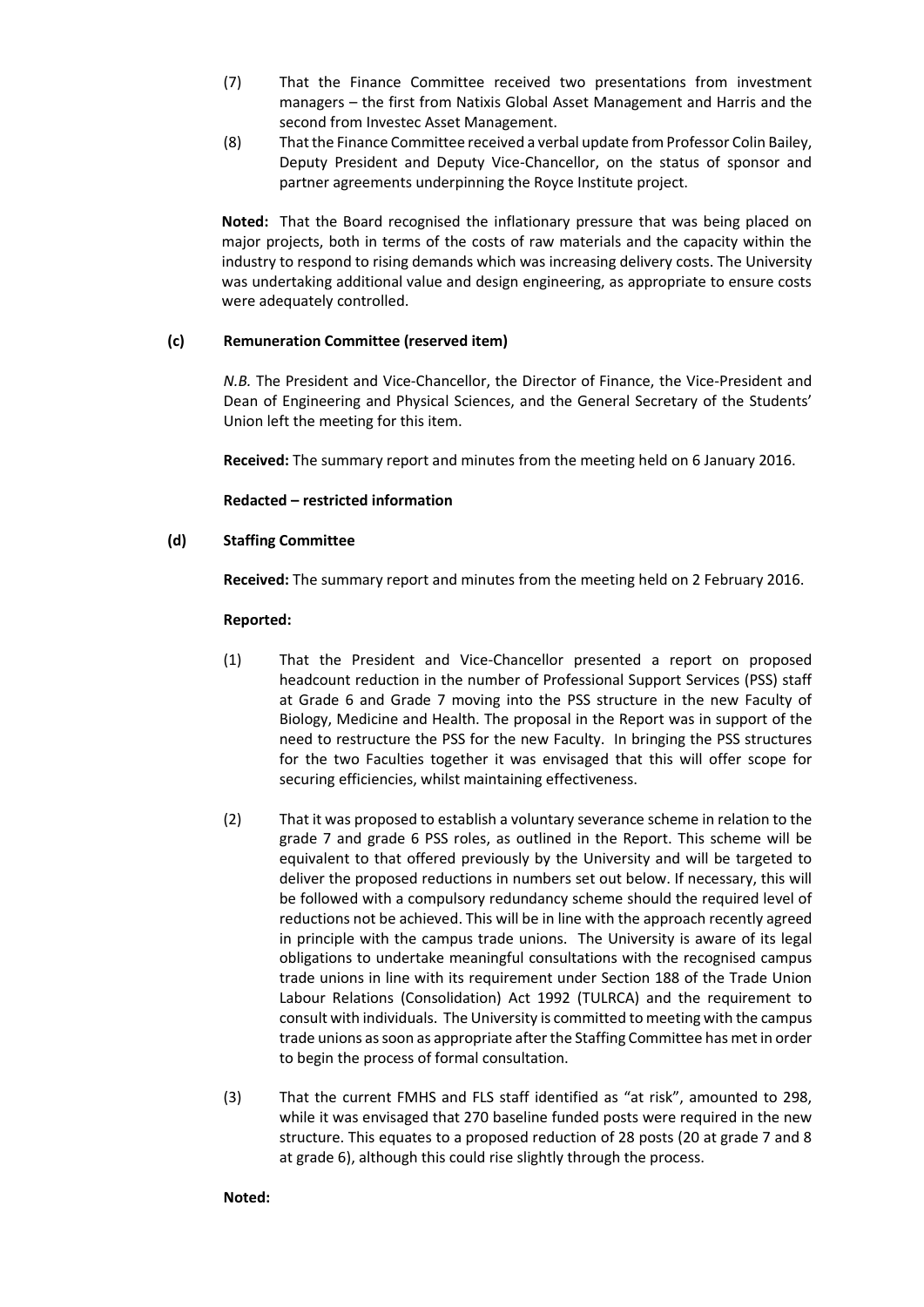- (1) That the Board recognised the uncertainty that would arise among staff whilst the implementation was progressing and urged the University to determine structures quickly.
- (2) That the University would assess and consider responses to the voluntary offer, in order to ensure that staff members with key skills and expertise were not lost to the organisation.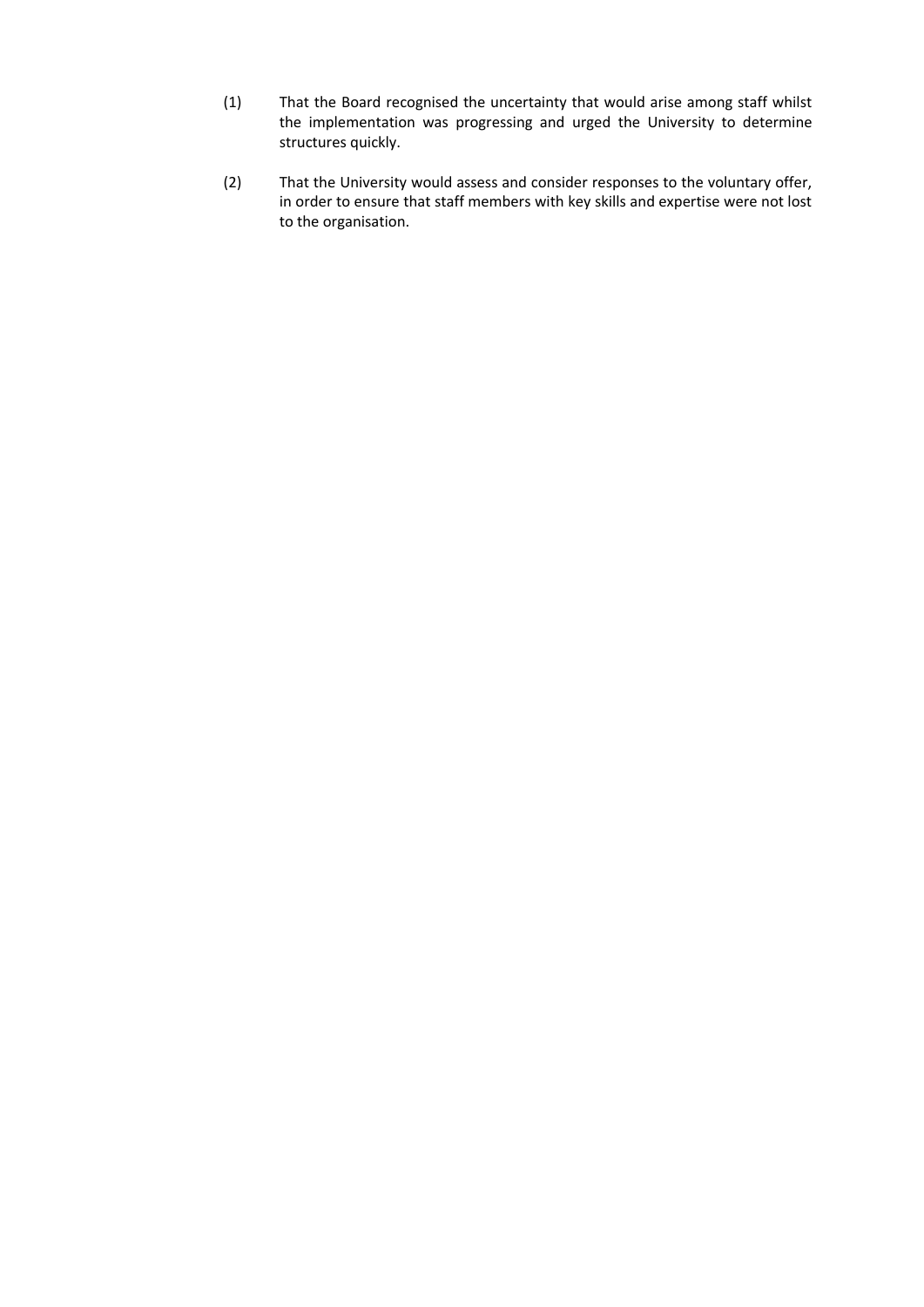### **Resolved:**

- (1) That an initial voluntary severance offer should be introduced for staff "at risk" within Grade 6 and Grade 7 of the structure for the Faculty of Biology, Medicine and Health, recognising that a compulsory redundancy procedure would be required if insufficient applications are received.
- (2) That the Staffing Committee will continue to keep these matters under review as appropriate and in accordance with its obligations under Statute XIII Part II and Ordinance XXIII Part II and Part VII.

#### **12. Report from the Senate**

#### **Received:**

- (1) A report on the business initiated at the meeting of Senate held on 3 February 2016
- (2) On reference from Senate, the Annual Report of Student Appeals, Student Complaints and Student Discipline Cases 2014-15

#### **Reported:**

- (1) That the President and Vice-Chancellor presented a summary of matters arising from the Comprehensive Spending Review and the Green Paper on higher education: 'Fulfilling our potential: Teaching Excellence, Social Mobility and Student Choice'. My report also included an update on progressing the University's strategic agenda, reflections on the discussions within the 2015 round of Annual Performance Reviews, student numbers for entry in September 2015 and applications for 2016, and industrial relations.
- (2) That the Vice-President (Teaching, Learning and Students) led a discussion on whether or not the University should introduce a Grade Point Average (GPA) either instead of or alongside our current undergraduate Honours degree classification. Senate also received a report on the Student Lifecycle Programme which comprises a programme of work to replace our Student Information System and to improve the business processes that support students as they apply to the University, register, progress and complete their studies.
- (3) That the Vice-President (Research and Innovation) reported on the research aspects of the Green Paper and updated members on the 2015-16 Research Review Exercise.
- (4) That Senate considered changes to the 'Guidance Notes: Criteria for Academic Promotions' ahead of their consideration for approval by HR Sub-Committee and PRC.
- (5) That Senate received the 2014-15 annual report on academic appeals, student complaints and student conduct and discipline. It was noted that the total number of cases represents a small proportion of the University's student numbers and, moreover, continues to decrease.

# **13. Report from the Planning and Resources Committee**

**Received:** A summary of matters discussed at the meeting of the Committee held on 8 December 2015.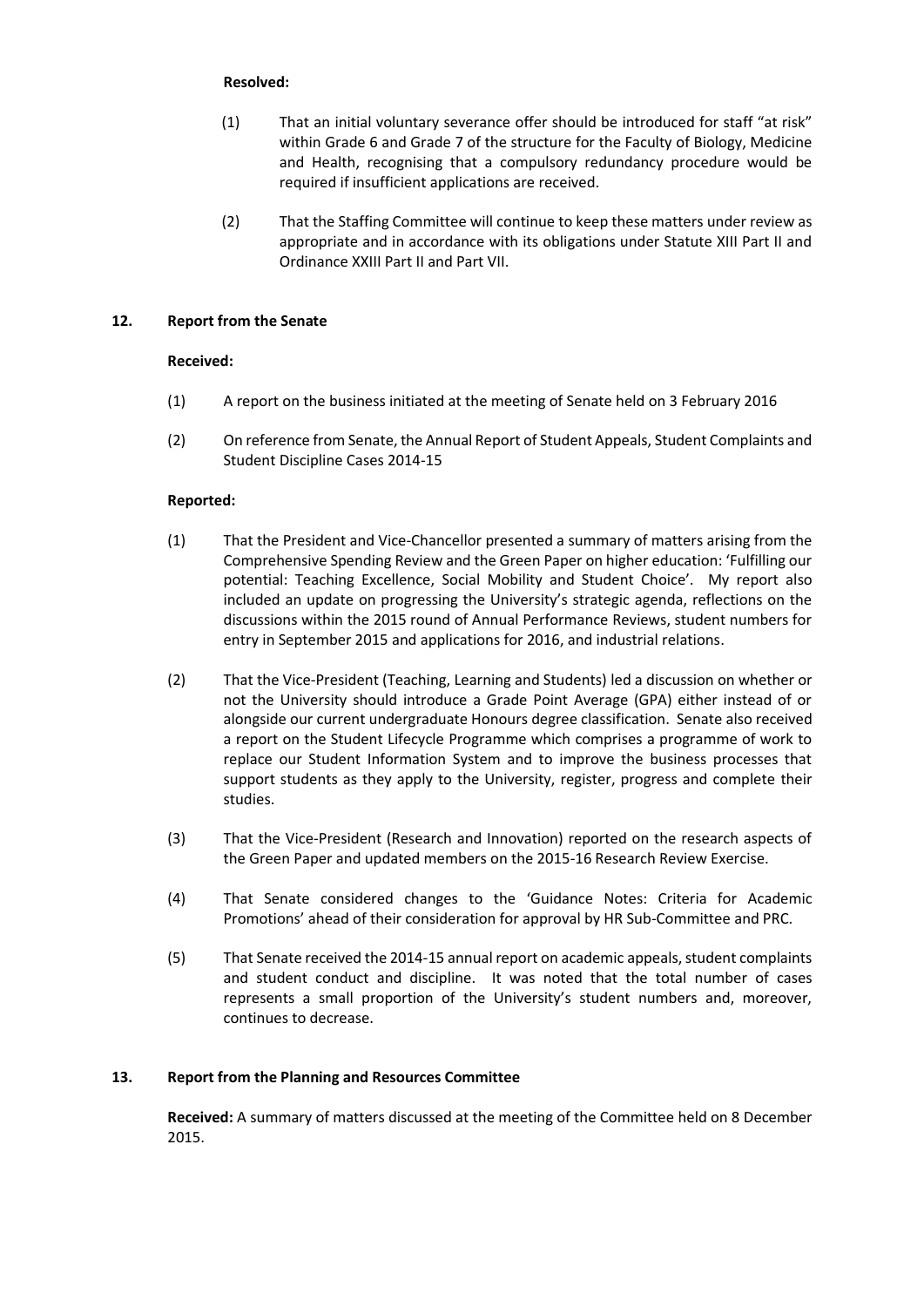- (1) That at the Committee's meeting on 8 December 2015, the Director of the Jodrell Bank Discovery Centre reported that, in its fourth year of operation, the Jodrell Bank Discovery Centre had continued to perform well. Achievements included a significant rise in the number of school visits with the number of children receiving curriculum-linked workshops up by 21% to 17,746, and the award of £12 million from the national-level Heritage Lottery Fund (HLF) for the 'First Light at Jodrell Bank' project. All of the Annual Performance Review reports will be circulated to the Board as part of the documentation for the Planning and Accountability Conference.
- (2) That at its meeting on 8 December 2015, the Committee received the Minutes from the Finance Sub-Committee meetings held on 27 October 2015 and 10 November 2015 and considered the draft management accounts as at the period ended 31 October 2015. The Committee noted that the University Financial Reporting Tool, Corporate Planner had been successfully upgraded to Corporate Planner Enterprise, and that Finance Sub-Committee had approved the move to purchasing 100% of the expected volume for gas and electricity within a virtual cap. The Committee also received the Debt Report summary as at 31 October 2015, and noted that the value of invoiced debt had increased from £230.2m in October 2014 to £256.1m in October 2015, due to increased activity. The overdue debt had reduced from £34.1m to £21.1m, with an improvement in the NHS overdue debt from £5.8m to £3.1m.
- (3) That at its meeting on 8 December 2015, the Committee considered a note on the Government's green paper, *Fulfilling our potential: Teaching excellence, social mobility and student choice* (6 November 2015), outlining the proposals in the Green Paper and the consultation process. The Committee noted the proposals for replacing the Higher Education Funding Council for England (HEFCE) and the Office for Fair Access (OFFA) with an Office for Students (OfS), paid for by higher education institutions. The Green Paper also proposed introducing the Teaching Excellence Framework (TEF). The Committee noted that the Green Paper would also *'encourage providers'* to adopt Grade Point Average (GPA), which challenged Senate's current position rejecting the adoption of a GPA. A wider University consultation on GPA would therefore take place, to be considered by Senate in June 2016. The Committee noted its concern that the Green Paper ignored research-led teaching and the value added of learning in a research intensive university, and that the proposed OfS would be primarily concerned with teaching, reducing the emphasis placed on research and undermining the important links between teaching and research.
- (4) That the paper identified a number of actions following through from the Green Paper proposals and the lead person responsible. The General Secretary of the Students' Union confirmed that the Union's Education Officer was working on a student union response.
- (5) That at its meeting on 8 December 2015, the Committee considered a paper, *The Governance of IT Project Investment*, prepared by the Registrar, Secretary and Chief Operating Officer. The paper included appendices containing, *inter alia*, the terms of reference for the Change and IT Projects Sub-Committee, the IT Strategy Group and the Phased Sourcing Steering Group. The paper summarised the current arrangements for the governance of IT Project investment and identified where additional arrangements may need to be developed in order to address changing needs. The Committee agreed that the Director of Finance and the General Counsel seek approval from Finance Sub-Committee and PRC for an updated Contracts Governance Policy that introduces appropriate additional approvals for significant revenue contracts, and the General Counsel was requested to seek support from the Senior Leadership Team for an updated Management of Major External Partnerships document.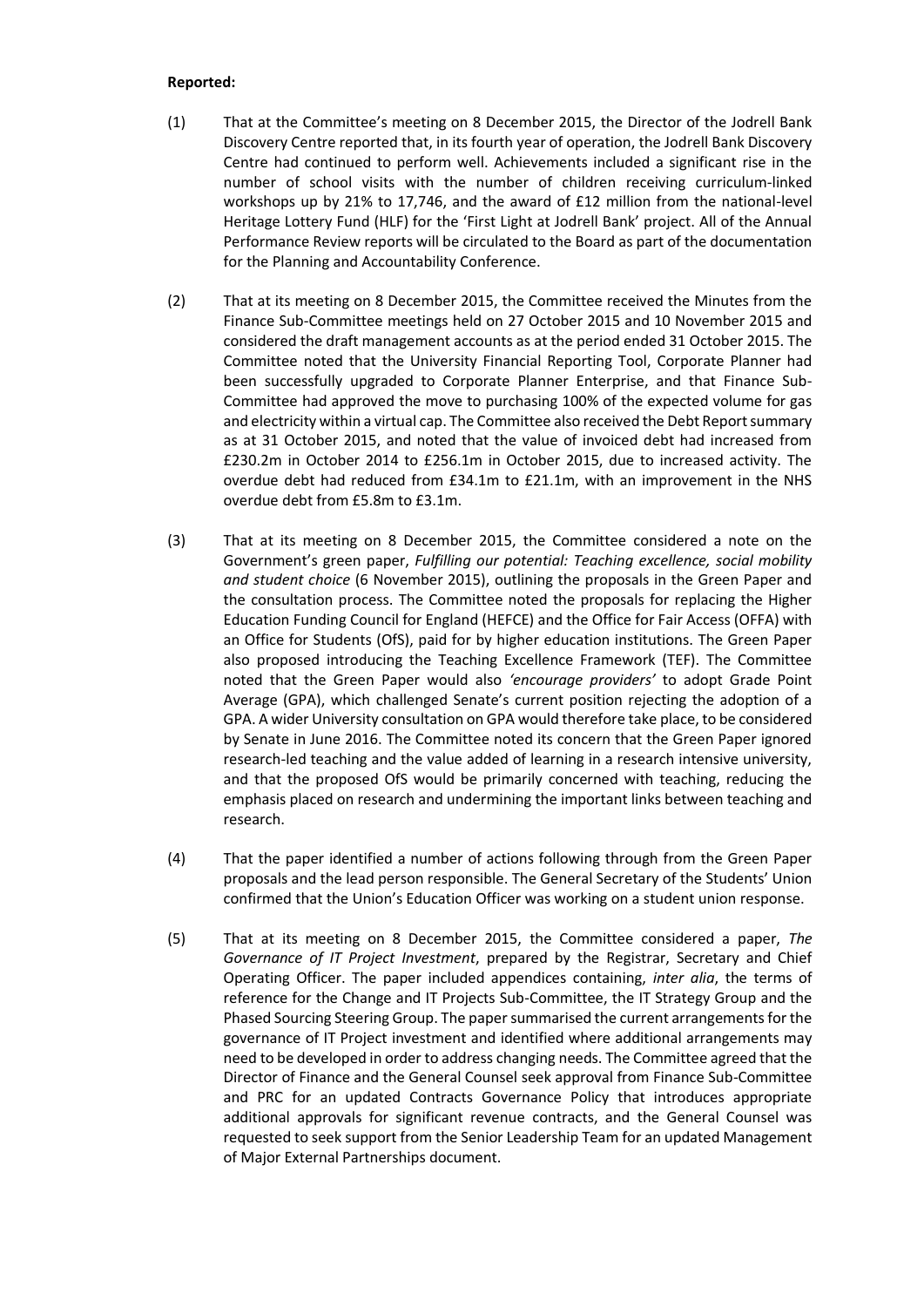- (6) That at its meeting on 8 December 2015, the Committee also received an oral report from the Deputy President and Deputy Vice-Chancellor on the meeting of the Change and IT Projects Sub-Committee held on 1 December 2015.
- (7) That at its meeting on 8 December 2015, the Committee considered a report on provisional student numbers as at 1 December 2015. The University had provisionally met its targets for full-time Home and Overseas undergraduate and postgraduate taught numbers. However, the provisional postgraduate research numbers for both Home and Overseas students were below target. It was noted that there was not a shortage of PGR applicants, but rather that the issue was a lack of resource to fund them.
- (8) That at its meeting on 8 December 2015, the Committee noted that, on the basis of the discussions held during the Annual Performance Reviews and other ongoing developments, the University's overarching priority in 2016/17 would be to make progress towards *Manchester 2020*, including a step change in performance in a number of areas. The details were currently being refined through consultation, but the priority areas encompassed:
	- i) accelerating progress towards our research targets through implementation of the refreshed research strategy
	- ii) improving key areas of teaching performance
	- iii) delivering a focused, distinctive and effective social responsibility programme
	- iv) creating the financial headroom to invest in our future ambitions, through identifying sources of additional funding, efficiencies and areas for strategic investment
	- v) increasing efficiency and effectiveness in University processes and procedures through simplification and standardisation.
- (9) That at its meeting on 8 December 2015, the Committee was updated on the current situation regarding industrial relations. The Committee was also informed that there had been a meeting of the HR Sub-Committee on 17 November 2015, as part of the APR process, to consider the HR-related KPIs including equality and diversity. A report would be presented as part of the APR documentation to the Board of Governors.
- (10) That at its meeting on 8 December 2015, the Committee received the Minutes from the meeting of the Capital Planning Sub-Committee held on 20 October 2015 and a summary of approvals from the meeting of Capital Planning Sub-Committee held on 24 November 2015.
- (11) That at its meeting on 8 December 2015, the Committee received the Minutes from the meeting of the Risk and Emergency Management Group held on 12 November 2015. Attention was drawn to the University's Travel Policy – duty of care document. At the same meeting, the Committee also received the Minutes from the meeting of the Research Compliance Committee held on 16 November 2015, and considered the report on the *Review of the Biological Services at the University of Manchester*. It approved the report and the recommendations and requested that an action plan should be drawn up to show how the recommendations were being taken forward and that an annual report should be made to the Committee. The Committee also received the HEFCE document, *The Prevent duty: Monitoring framework for the higher education sector* (HEFCE 2015/32), noting that it was effective immediately and that a preliminary self-assessment was required to be submitted to HEFCE by 22 January 2016.
- (12) That at its meeting on 8 December 2015, the Committee received the Minutes from the meeting of the University of Manchester Research Institute held on 20 October 2015.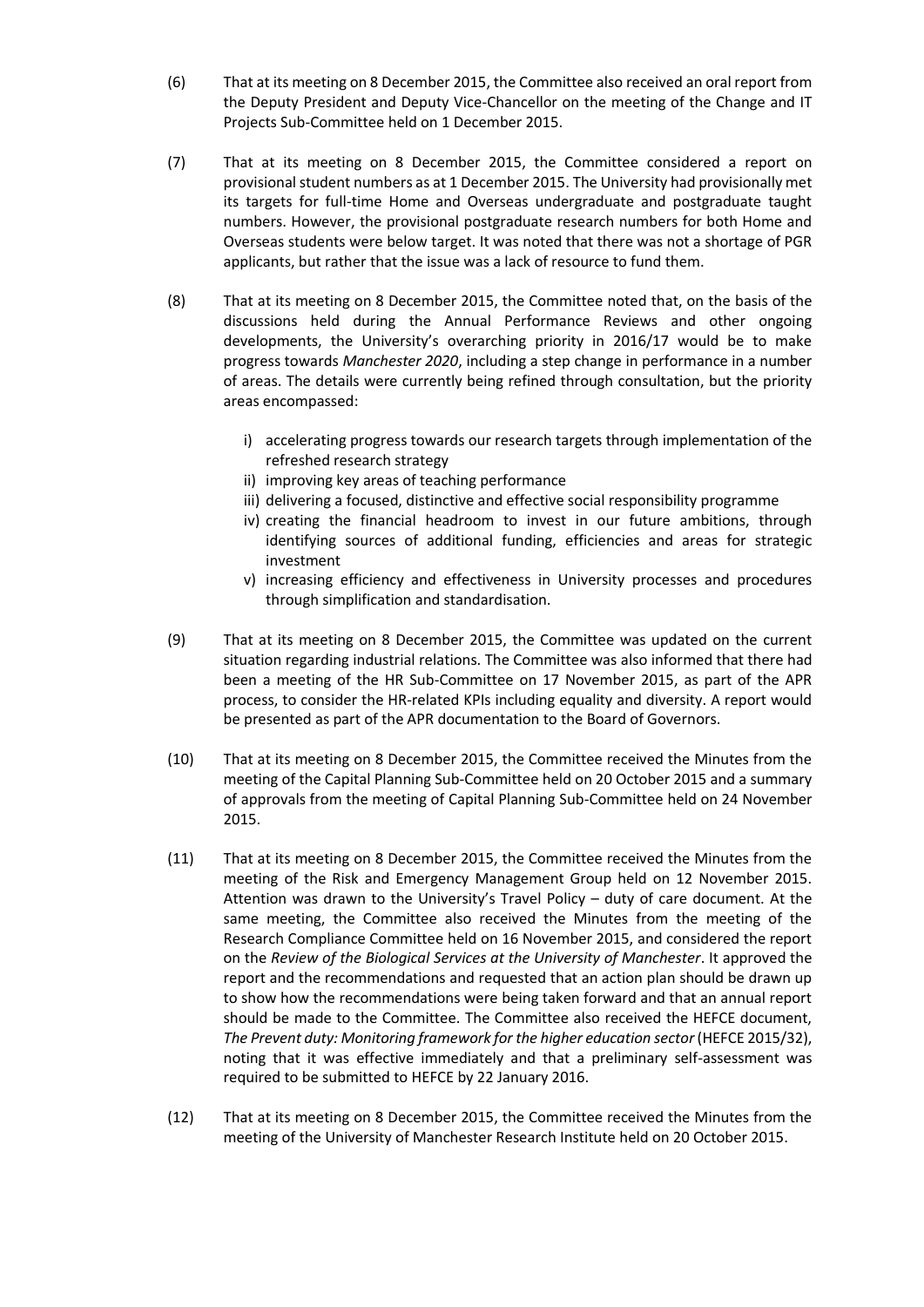### **14. Report from the University- Union Relations Committee**

**Received:** A summary of matters discussed at the meeting of the University and Students' Union Relations Committee held on 18 January 2016.

- (1) That the committee received the financial statement for the year ending 31 July 2016. There were a range of discussion including on the trusts in place within the Union and it was confirmed that the control of both trusts. Following questions, it was confirmed that it is the intention of the Union to wind up Materialise.
- (2) That there was an update on the building lease, although there was little progress on the matter with the two main issues being the memorandum of understanding and registration with the land registry. This discussion will be carried forward to the next meeting.
- (3) That the Prevent Duty was discussed, with a verbal update being provided by Clive Agnew. It was agreed that David Barker be invited to join the committee to ensure that the matter remains a standing agenda item for continued discussion.
- (4) That the Committee received a report from the Students' Union providing an overview of activity since the last meeting. Areas discussed included:
	- Discussion on the strategic analysis, confirming that the paper provided an overview of the current situation including information on student demographics and profile; an area in which the Union is keen to work with the University on to develop a greater understanding.
	- Another key area in which closer joint working would be valued, is in terms of changing participation and building communities, where although some work has already started, a sharing of information and knowledge would be beneficial to both parties.
	- There was discussion around a change in commercial trends across the board, and how this, along with the planned building works can be looked at to ensure minimal disruption to the income of the Union.
	- Paul Chapman updated on the new strategic plan work taking place. It was confirmed that the initial consultation, conducted via an online survey, had been completed with over 10% of the student population having been contacted. This will now be used to feed into further consultation. There will be a clear focus in this next round on seeking the views of the different student populations.
- (5) That the Committee received a verbal update from Professor Clive Agnew regarding the comprehensive spending review. With the potential impact on support for disabled students, it was agreed that the University and Union work together on this area to ensure that the best and most appropriate support is in place and being utilised by those eligible. The Registrar, Secretary and Chief Operating OFficer confirmed that there will be a greater understanding of the impact of the CSR once the HEFCE have made their decision.
- (6) That an update on the Green Paper was given by Professor Clive Agnew, who had already been in discussion with Naa Acquah and Michael Spence from the Students' Union on this matter. This is an area which will continue to be looked at.
- (7) That Professor Clive Agnew presented a paper on the Manchester Advantage, outlining the key themes and the importance of the University and Union working together to improve the university experience for all students.
- (8) That the General Secretary, Naa Acquah presented a paper on the Safe Space policy which was passed by the Senate following a lengthy debate in November. There were proposed